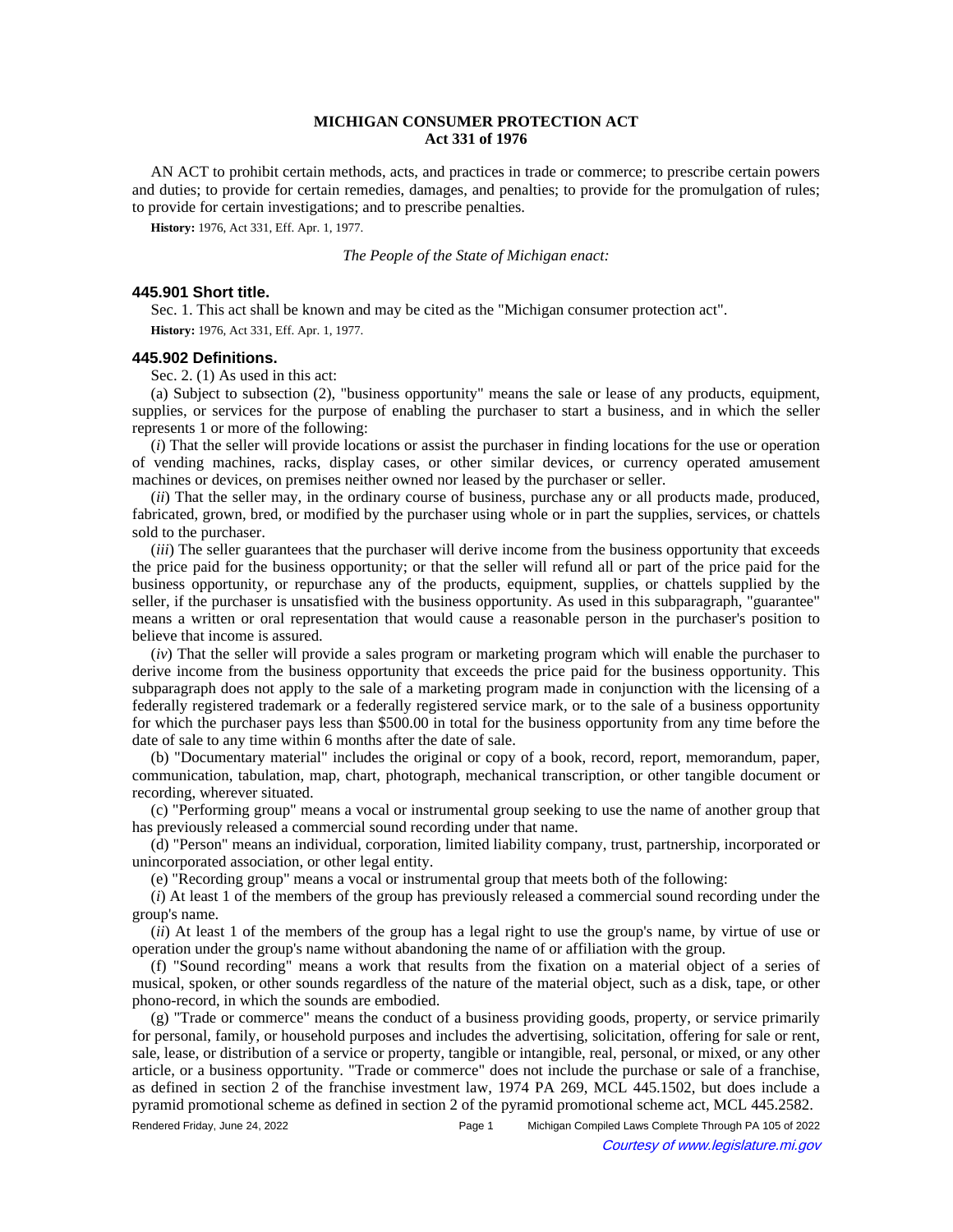(2) As used in this act, "business opportunity" does not include a sale of a franchise as defined in section 2 of the franchise investment law, 1974 PA 269, MCL 445.1502, or the sale of an ongoing business if the owner of the business sells and intends to sell only that single business opportunity.

History: 1976, Act 331, Eff. Apr. 1, 1977;—Am. 1984, Act 91, Imd. Eff. Apr. 20, 1984;—Am. 2006, Act 508, Imd. Eff. Dec. 29, 2006; Am. 2018, Act 189, Eff. Sept. 11, 2018.

## **445.903 Unfair, unconscionable, or deceptive methods, acts, or practices in conduct of trade or commerce; rules; applicability of subsection (1)(hh).**

Sec. 3. (1) Unfair, unconscionable, or deceptive methods, acts, or practices in the conduct of trade or commerce are unlawful and are defined as follows:

(a) Causing a probability of confusion or misunderstanding as to the source, sponsorship, approval, or certification of goods or services.

(b) Using deceptive representations or deceptive designations of geographic origin in connection with goods or services.

(c) Representing that goods or services have sponsorship, approval, characteristics, ingredients, uses, benefits, or quantities that they do not have or that a person has sponsorship, approval, status, affiliation, or connection that he or she does not have.

(d) Representing that goods are new if they are deteriorated, altered, reconditioned, used, or secondhand.

(e) Representing that goods or services are of a particular standard, quality, or grade, or that goods are of a particular style or model, if they are of another.

(f) Disparaging the goods, services, business, or reputation of another by false or misleading representation of fact.

(g) Advertising or representing goods or services with intent not to dispose of those goods or services as advertised or represented.

(h) Advertising goods or services with intent not to supply reasonably expectable public demand, unless the advertisement discloses a limitation of quantity in immediate conjunction with the advertised goods or services.

(i) Making false or misleading statements of fact concerning the reasons for, existence of, or amounts of price reductions.

(j) Representing that a part, replacement, or repair service is needed when it is not.

(k) Representing to a party to whom goods or services are supplied that the goods or services are being supplied in response to a request made by or on behalf of the party, when they are not.

(*l*) Misrepresenting that because of some defect in a consumer's home the health, safety, or lives of the consumer or his or her family are in danger if the product or services are not purchased, when in fact the defect does not exist or the product or services would not remove the danger.

(m) Causing a probability of confusion or of misunderstanding with respect to the authority of a salesperson, representative, or agent to negotiate the final terms of a transaction.

(n) Causing a probability of confusion or of misunderstanding as to the legal rights, obligations, or remedies of a party to a transaction.

(o) Causing a probability of confusion or of misunderstanding as to the terms or conditions of credit if credit is extended in a transaction.

(p) Disclaiming or limiting the implied warranty of merchantability and fitness for use, unless a disclaimer is clearly and conspicuously disclosed.

(q) Representing or implying that the subject of a consumer transaction will be provided promptly, or at a specified time, or within a reasonable time, if the merchant knows or has reason to know it will not be so provided.

(r) Representing that a consumer will receive goods or services free or without charge, or using words of similar import in the representation, without clearly and conspicuously disclosing with equal prominence in immediate conjunction with the use of those words the conditions, terms, or prerequisites to the use or retention of the goods or services advertised.

(s) Failing to reveal a material fact, the omission of which tends to mislead or deceive the consumer, and which fact could not reasonably be known by the consumer.

(t) Entering into a consumer transaction in which the consumer waives or purports to waive a right, benefit, or immunity provided by law, unless the waiver is clearly stated and the consumer has specifically consented to it.

(u) Failing, in a consumer transaction that is rescinded, canceled, or otherwise terminated in accordance with the terms of an agreement, advertisement, representation, or provision of law, to promptly restore to the person or persons entitled to it a deposit, down payment, or other payment, or in the case of property traded in Rendered Friday, June 24, 2022 Page 2 Michigan Compiled Laws Complete Through PA 105 of 2022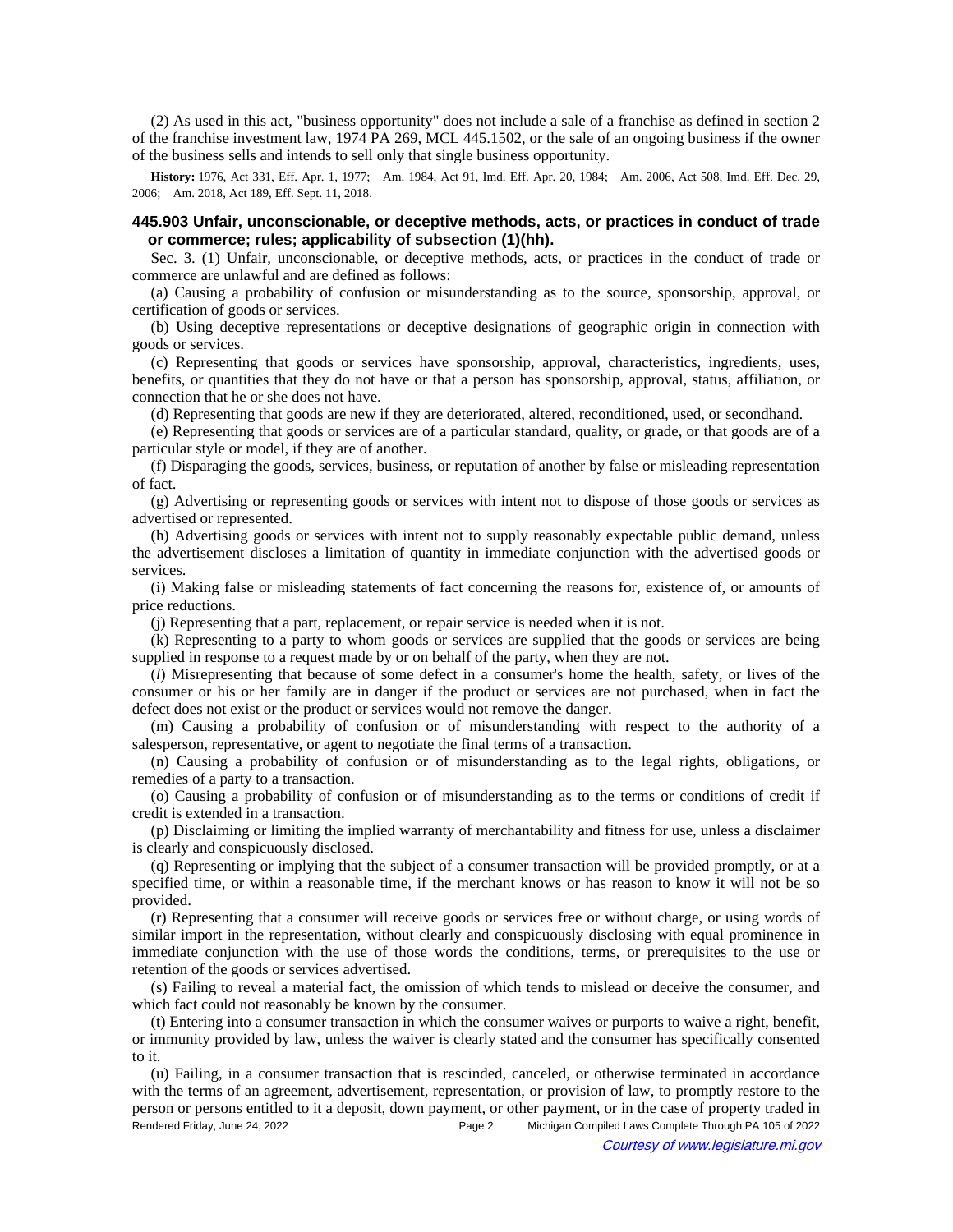but not available, the greater of the agreed value or the fair market value of the property, or to cancel within a specified time or an otherwise reasonable time an acquired security interest.

(v) Taking or arranging for the consumer to sign an acknowledgment, certificate, or other writing affirming acceptance, delivery, compliance with a requirement of law, or other performance, if the merchant knows or has reason to know that the statement is not true.

(w) Representing that a consumer will receive a rebate, discount, or other benefit as an inducement for entering into a transaction, if the benefit is contingent on an event to occur subsequent to the consummation of the transaction.

(x) Taking advantage of the consumer's inability reasonably to protect his or her interests by reason of disability, illiteracy, or inability to understand the language of an agreement presented by the other party to the transaction who knows or reasonably should know of the consumer's inability.

(y) Gross discrepancies between the oral representations of the seller and the written agreement covering the same transaction or failure of the other party to the transaction to provide the promised benefits.

(z) Charging the consumer a price that is grossly in excess of the price at which similar property or services are sold.

(aa) Causing coercion and duress as the result of the time and nature of a sales presentation.

(bb) Making a representation of fact or statement of fact material to the transaction such that a person reasonably believes the represented or suggested state of affairs to be other than it actually is.

(cc) Failing to reveal facts that are material to the transaction in light of representations of fact made in a positive manner.

(dd) Subject to subdivision (ee), representing as the manufacturer of a product or package that the product or package is 1 or more of the following:

(*i*) Except as provided in subparagraph (*ii*), recycled, recyclable, degradable, or is of a certain recycled content, in violation of guides for the use of environmental marketing claims, 16 CFR part 260.

(*ii*) For container holding devices regulated under part 163 of the natural resources and environmental protection act, 1994 PA 451, MCL 324.16301 to 324.16303, degradable contrary to the definition provided in that act.

(ee) Representing that a product or package is degradable, biodegradable, or photodegradable unless it can be substantiated by evidence that the product or package will completely decompose into elements found in nature within a reasonably short period of time after consumers use the product and dispose of the product or the package in a landfill or composting facility, as appropriate.

(ff) Offering a consumer a prize if the consumer is required to submit to a sales presentation to claim the prize, unless a written disclosure is given to the consumer at the time the consumer is notified of the prize and the written disclosure meets all of the following requirements:

(*i*) Is written or printed in a bold type that is not smaller than 10-point.

(*ii*) Fully describes the prize, including its cash value, won by the consumer.

(*iii*) Contains all the terms and conditions for claiming the prize, including a statement that the consumer is required to submit to a sales presentation.

(*iv*) Fully describes the product, real estate, investment, service, membership, or other item that is or will be offered for sale, including the price of the least expensive item and the most expensive item.

(gg) Violating 1971 PA 227, MCL 445.111 to 445.117, in connection with a home solicitation sale or telephone solicitation, including, but not limited to, having an independent courier service or other third party pick up a consumer's payment on a home solicitation sale during the period the consumer is entitled to cancel the sale.

(hh) Except as provided in subsection (3), requiring a consumer to disclose his or her Social Security number as a condition to selling or leasing goods or providing a service to the consumer, unless any of the following apply:

(*i*) The selling, leasing, providing, terms of payment, or transaction includes an application for or an extension of credit to the consumer.

(*ii*) The disclosure is required or authorized by applicable state or federal statute, rule, or regulation.

(*iii*) The disclosure is requested by a person to obtain a consumer report for a permissible purpose described in section 604 of the fair credit reporting act, 15 USC 1681b.

(*iv*) The disclosure is requested by a landlord, lessor, or property manager to obtain a background check of the individual in conjunction with the rent or leasing of real property.

(*v*) The disclosure is requested from an individual to effect, administer or enforce a specific telephonic or other electronic consumer transaction that is not made in person but is requested or authorized by the individual if it is to be used solely to confirm the identity of the individual through a fraud prevention service database. The consumer good or service must still be provided to the consumer on verification of his or her<br>Page 3 Michigan Compiled Laws Complete Through PA 105 of 2022 Michigan Compiled Laws Complete Through PA 105 of 2022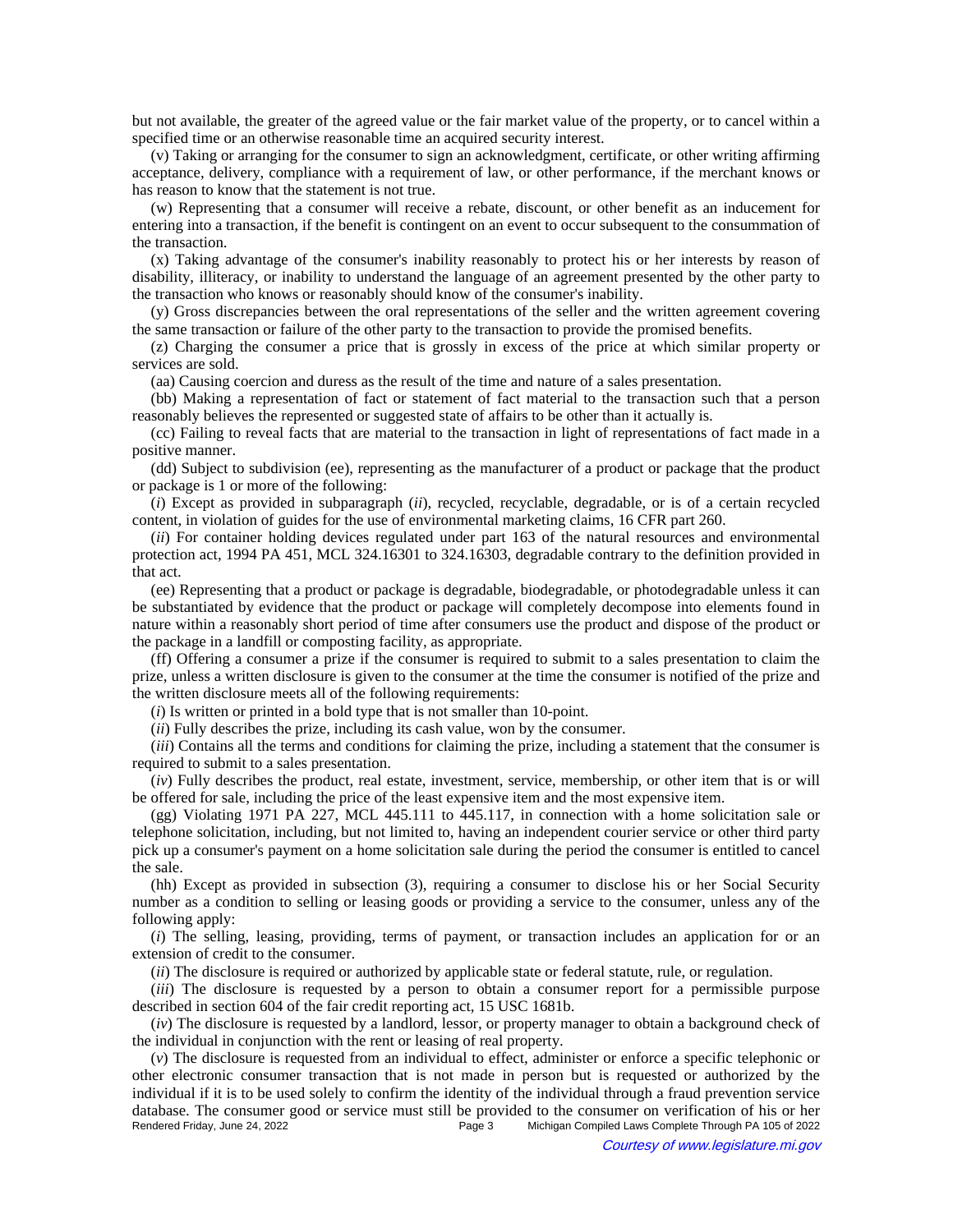identity if he or she refuses to provide his or her Social Security number but provides other information or documentation that can be used by the person to verify his or her identity. The person may inform the consumer that verification through other means than use of the Social Security number may cause a delay in providing the service or good to the consumer.

(ii) If a credit card or debit card is used for payment in a consumer transaction, issuing or delivering a receipt to the consumer that displays any part of the expiration date of the card or more than the last 4 digits of the consumer's account number. This subdivision does not apply if the only receipt issued in a consumer transaction is a credit card or debit card receipt on which the account number or expiration date is handwritten, mechanically imprinted, or photocopied. This subdivision applies to any consumer transaction that occurs on or after March 1, 2005, except that if a credit or debit card receipt is printed in a consumer transaction by an electronic device, this subdivision applies to any consumer transaction that occurs using that device only after 1 of the following dates, as applicable:

(*i*) If the electronic device is placed in service after March 1, 2005, July 1, 2005 or the date the device is placed in service, whichever is later.

(*ii*) If the electronic device is in service on or before March 1, 2005, July 1, 2006.

(jj) Violating section 11 of the identity theft protection act, 2004 PA 452, MCL 445.71.

(kk) Advertising or conducting a live musical performance or production in this state through the use of a false, deceptive, or misleading affiliation, connection, or association between a performing group and a recording group. This subdivision does not apply if any of the following are met:

(*i*) The performing group is the authorized registrant and owner of a federal service mark for that group registered in the United States Patent and Trademark Office.

(*ii*) At least 1 member of the performing group was a member of the recording group and has a legal right to use the recording group's name, by virtue of use or operation under the recording group's name without having abandoned the name or affiliation with the recording group.

(*iii*) The live musical performance or production is identified in all advertising and promotion as a salute or tribute and the name of the vocal or instrumental group performing is not so closely related or similar to that used by the recording group that it would tend to confuse or mislead the public.

(*iv*) The advertising does not relate to a live musical performance or production taking place in this state.

(*v*) The performance or production is expressly authorized by the recording group.

(*ll*) Violating section 3e, 3f, 3g, 3h, 3i, 3k, 3*l*, or 3m.

(2) The attorney general may promulgate rules to implement this act under the administrative procedures act of 1969, 1969 PA 306, MCL 24.201 to 24.328. The rules must not create an additional unfair trade practice not already enumerated by this section. However, to assure national uniformity, rules must not be promulgated to implement subsection (1)(dd) or (ee).

(3) Subsection (1)(hh) does not apply to either of the following:

(a) Providing a service related to the administration of health-related or dental-related benefits or services to patients, including provider contracting or credentialing. This subdivision is intended to limit the application of subsection (1)(hh) and is not intended to imply that this act would otherwise apply to health-related or dental-related benefits.

(b) An employer providing benefits or services to an employee.

History: 1976, Act 331, Eff. Apr. 1, 1977;--Am. 1994, Act 46, Imd. Eff. Mar. 23, 1994;--Am. 1994, Act 276, Imd. Eff. July 11, 1994;—Am. 1996, Act 74, Imd. Eff. Feb. 26, 1996;—Am. 1996, Act 226, Imd. Eff. May 30, 1996;—Am. 2000, Act 14, Imd. Eff. Mar. 8, 2000;--Am. 2002, Act 613, Imd. Eff. Dec. 20, 2002;--2004, Act 455, Eff. Mar. 1, 2005;--2004, Act 459, Eff. Mar. 1, 2005;--2004, Act 461, Eff. Mar. 1, 2005;—2004, Act 462, Eff. Mar. 1, 2005;—Am. 2006, Act 508, Imd. Eff. Dec. 29, 2006;—Am. 2008, Act 211, Eff. Nov. 1, 2008;—Am. 2008, Act 310, Imd. Eff. Dec. 18, 2008;—Am. 2010, Act 195, Imd. Eff. Oct. 5, 2010;—Am. 2018, Act 211, Eff. Sept. 24, 2018;-Am. 2020, Act 296, Eff. April 1, 2021;-Am. 2021, Act 46, Eff. Mar. 30, 2022.

**Administrative rules:** R 14.51 et seq. of the Michigan Administrative Code.

#### **445.903a Home appliance; contents of service contract.**

Sec. 3a. (1) As used in this section, "company" means a person engaged in trade or commerce who provides a service contract to consumers.

(2) A service contract for the repair or maintenance of a home appliance shall contain the following provision:

If performance of the service contract is interrupted because of a strike or work stoppage at the company's place of business, the effective period of the service contract shall be extended for the period of the strike or work stoppage.

**History:** Add. 1979, Act 150, Imd. Eff. Nov. 19, 1979.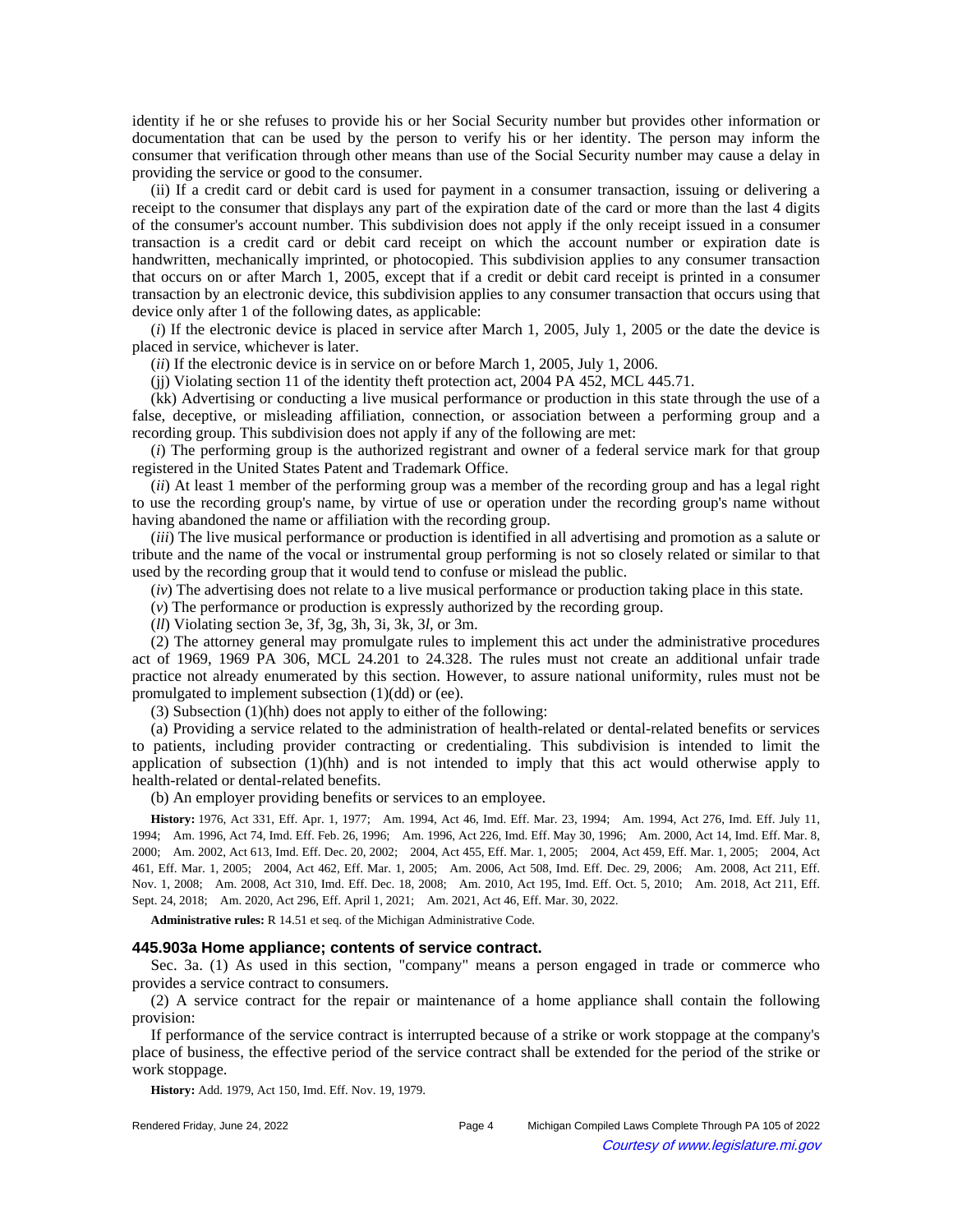## **445.903b Failure of seller to file notice unlawful; form and contents of notice; notice of change in information; reference to MCL 445.903 includes reference to this section.**

Sec. 3b. (1) In addition to the unfair, unconscionable, or deceptive methods, acts, or practices in the conduct of trade or commerce defined in section 3, it is unlawful for the seller of a business opportunity to fail to file a notice with the attorney general on or before the first sale of a business opportunity in this state if the purchaser pays more than \$500.00 in total for the business opportunity from anytime before the date of sale to anytime within 6 months after the date of sale. The form of the notice shall be prescribed by the attorney general. The attorney general shall not require the seller to file more than the following information:

(a) The name of the seller.

(b) The name under which the seller intends to do business.

(c) The seller's principal business address.

(d) If the seller is not domiciled in Michigan, a consent to service of process.

(2) The seller shall immediately notify the attorney general of a change in the information contained in the notice.

(3) A reference to section 3 in this act shall be considered to include a reference to this section.

**History:** Add. 1984, Act 91, Imd. Eff. Apr. 20, 1984.

## **445.903c Advertising or listing in telephone directory; misrepresenting name or location prohibited; violation; penalty; applicability to telephone service provider, publisher, or distributor.**

Sec. 3c. (1) A person shall not advertise or cause to be listed in a telephone directory an assumed or fictitious business name that intentionally misrepresents where the business is actually located or operating or falsely states that the business is located or operating in the same area covered by the telephone directory.

(2) A person who violates this section is subject to a civil fine of not less than \$100.00 or more than \$10,000.00.

(3) This section does not apply to a telephone service provider or to the publisher or distributor of a telephone service directory, unless the conduct proscribed in this section is on behalf of that telephone service provider or that publisher or distributor.

**History:** Add. 1998, Act 229, Eff. Mar. 23, 1999.

## **445.903d Advertising or listing in telephone directory; misrepresenting name or location prohibited; violation; penalty; applicability to telephone service provider, publisher, or distributor.**

Sec. 3d. (1) A person shall not advertise or cause to be listed in a telephone directory a business address or local telephone number that intentionally misrepresents where the business is actually located or operating or that falsely states that the business is located or operating in the same area covered by the telephone directory.

(2) A person who violates this section is subject to a civil fine of not less than \$100.00 or more than \$10,000.00.

(3) This section does not apply to a telephone service provider or to the publisher or distributor of a telephone directory, unless the conduct proscribed in this section is on behalf of that telephone service provider or that publisher or distributor.

(4) This section does not apply to a telephone service provider that lists, in a telephone directory, a local telephone number that forwards calls to provide customer service.

**History:** Add. 1998, Act 230, Eff. Mar. 23, 1999.

## **445.903e Issuance of gift certificate; prohibited conduct; definitions.**

Sec. 3e. (1) A person engaged in the retail sale of goods or services shall not do any of the following in connection with a gift certificate issued for retail goods or services:

(a) Refuse to accept a gift certificate in payment for goods or services used or bought for use primarily for personal, family, or household purposes, including, but not limited to, goods or services advertised on sale or pursuant to a liquidation or closeout. This subdivision does not apply if the gift certificate has an expiration date that does not violate section 3g and it is presented for redemption after that expiration date.

(b) In any manner restrict the holder of a gift certificate from using the gift certificate in a manner consistent with the stated terms and conditions of the gift certificate.

(c) Alter any term or condition of a gift certificate after it is issued.

(d) If a gift certificate has any terms or conditions, fail to disclose the terms and conditions to a prospective purchaser by doing any of the following:

(*i*) If a gift certificate is offered for sale by mail, conspicuously stating in the offer that "terms and Rendered Friday, June 24, 2022 Page 5 Michigan Compiled Laws Complete Through PA 105 of 2022 Courtesy of www.legislature.mi.gov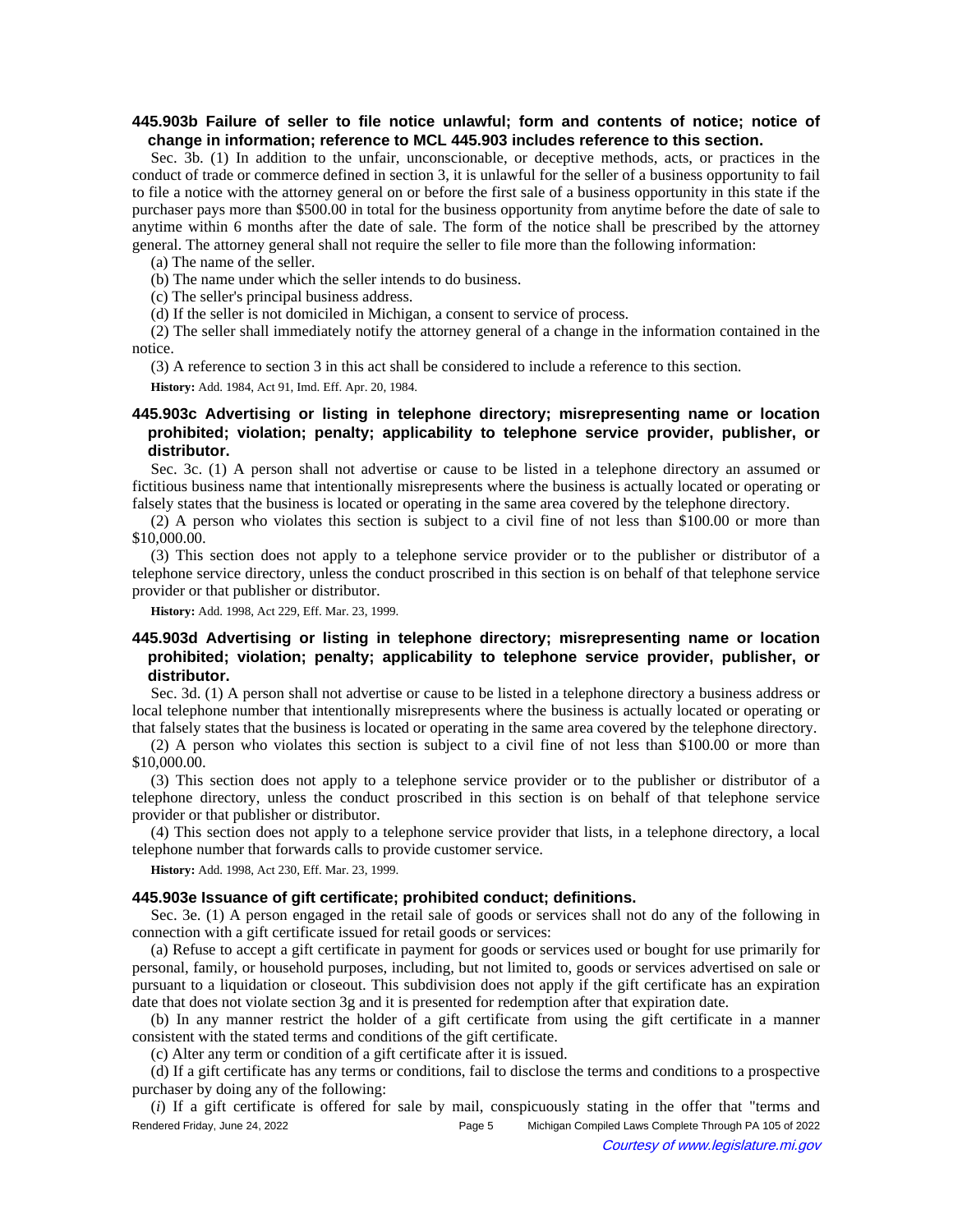conditions are applied to gift certificates and gift cards".

(*ii*) If a gift certificate is offered for sale by electronic, computer, or telephonic means, including a statement that "terms and conditions are applied to gift certificates or gift cards" before the prospective purchaser is able to purchase the gift certificate or conspicuously including that statement in the electronic message offering the gift certificate for purchase.

(e) If a gift certificate has any terms or conditions, fail to disclose the terms and conditions by conspicuously printing the terms and conditions on 1 of the following:

(*i*) The gift certificate.

(*ii*) The envelope or packaging containing the gift certificate, if a toll-free telephone number to access the terms and conditions is printed on the gift certificate.

(*iii*) A separate printed document delivered to the purchaser, if a toll-free telephone number to access the terms and conditions is printed on the gift certificate.

(f) If a gift certificate has any terms or conditions, fail to include in any advertisement or promotion for the gift certificate a notice that states that "terms and conditions are applied to gift certificates and gift cards".

(g) If the value of the gift certificate or remaining balance of the gift certificate is less than the purchase price of goods or services, refuse to accept the gift certificate and apply it to the purchase price of the goods or services.

(2) As used in this section and sections 3f and 3g:

(a) "Person engaged in the retail sale of goods" includes a person conducting a closeout, liquidation, or going-out-of-business sale on behalf of the person engaged in the retail sale of goods or that person's creditors.

(b) Subject to subsection (3), "gift certificate" means a written promise or a gift card or other electronic payment device that meets all of the following:

(*i*) Is usable at a single retailer, is usable at an affiliated group of retailers that share the same name, mark, or logo, or is usable at multiple, unaffiliated retailers or service providers.

(*ii*) Is issued in a specified amount.

(*iii*) May or may not be increased in value or reloaded.

(*iv*) Is purchased or loaded on a prepaid basis for the future purchase or delivery of goods or services.

(*v*) Is honored upon presentation.

(c) "Terms and conditions" includes, but is not limited to, an expiration date or a fee charged for the replacement of a gift certificate that is lost, stolen, or destroyed.

(d) "Use" of a gift certificate includes making purchases with or adding value to the gift certificate.

(3) As used in this section, "gift certificate" does not include any of the following:

(a) A general use, prepaid card or other electronic payment device that is issued or sponsored by a financial institution in a predetermined amount and is usable at multiple, unaffiliated retailers or at automated teller machines. As used in this subdivision, "financial institution" means a bank, bank and trust, national bank, savings bank, savings and loan association, credit union, or money transmitter organized under the laws of this state, another state, the District of Columbia, the United States, or any territory or protectorate of the United States and their respective subsidiaries, affiliates, or holding companies.

(b) An electronic payment device linked to a deposit account.

(c) A prepaid telephone calling card regulated under state or federal law or a card used in connection with prepaid wireless telephone service.

(d) An electronic payment device used to access an account from which an individual may pay medical expenses, health care expenses, dependent care expenses, or similar expenses on a pretax basis under the internal revenue code, 26 USC 1 to 1789, or regulations adopted pursuant to the internal revenue code.

(e) A prepaid discount card or program used to purchase identified goods or services at a price or percentage below the normal and customary price, if any expiration date of the prepaid discount card or program is clearly and conspicuously disclosed.

(f) A payroll card or other electronic payment device linked to a deposit account and given in exchange for goods or services rendered.

(g) A gift certificate sold below face value or at a volume discount to an employee, to a nonprofit or charitable organization, or to an educational institution for fund-raising purposes.

(h) A gift certificate distributed to a consumer or employee pursuant to an awards, rewards, loyalty, or promotional program, if the consumer or employee is not required to give consideration for the gift certificate.

(i) An electronic credit voucher issued by a person that holds a certificate issued under chapter 411 of title 49 of the United States Code, 49 USC 41101 to 41113, or a permit issued under chapter 413 of title 49 of the United States Code, 49 USC 41301 to 41313.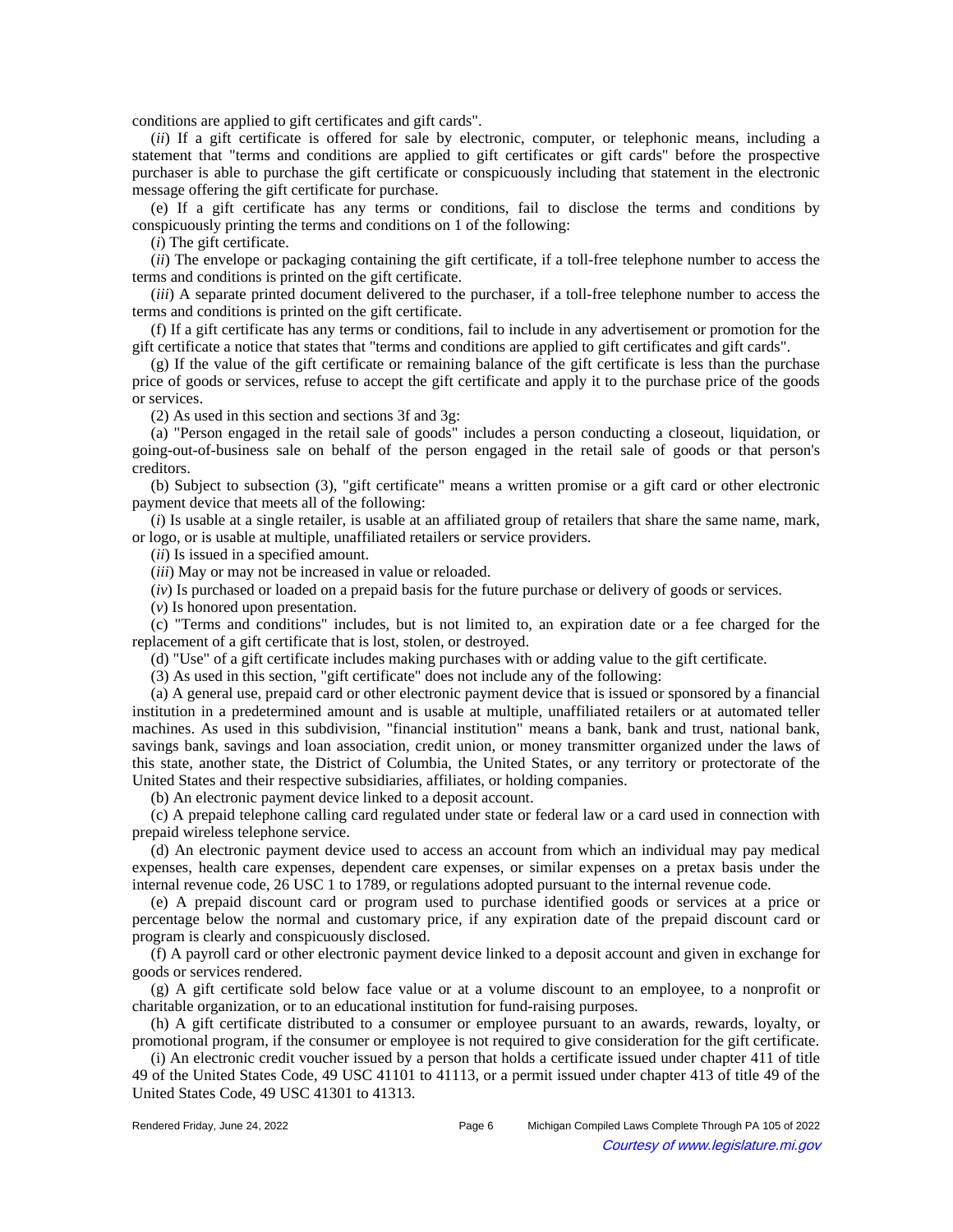**History:** Add. 2008, Act 210, Eff. Nov. 1, 2008.

## **445.903f Possession or use of gift certificate; charging service fee prohibited; "service fee" defined.**

Sec. 3f. A person engaged in the retail sale of goods or services shall not charge an inactivity fee or other service fee to a consumer for the possession or use of a gift certificate. As used in this section, "service fee" does not include any fee charged to and paid by a consumer in connection with the sale of a gift certificate, unless the fee is deducted or debited from the face value of the gift certificate.

**History:** Add. 2008, Act 211, Eff. Nov. 1, 2008.

#### **445.903g Expiration of gift certificate; limitation.**

Sec. 3g. A person engaged in the retail sale of goods or services shall not sell a gift certificate to a consumer that expires within a period of less than 5 years.

**History:** Add. 2008, Act 209, Eff. Nov. 1, 2008.

## **445.903h Vehicle rental transaction; inclusion of vehicle license cost recovery fee; amount; fee in excess of costs; duties of car rental company; definitions.**

Sec. 3h. (1) At the time a car rental company provides a consumer with a price quote or estimate for a vehicle rental transaction, and in the rental agreement, the car rental company shall do either of the following:

(a) Provide an estimated total price for the vehicle rental transaction.

(b) Disclose the existence of any vehicle license cost recovery fee and any other separately stated mandatory fee.

(2) If a vehicle license cost recovery fee is included as a separately stated mandatory fee in a vehicle rental transaction, the amount of the fee shall be based on the car rental company's good-faith estimate of the car rental company's average per vehicle portion of the total annual costs to license, title, and register its vehicles. If the total amount of the vehicle license recovery fees collected by a car rental company under this section in any calendar year exceeds the car rental company's actual costs to license, title, and register rental vehicles for that calendar year, the car rental company shall do both of the following:

(a) Retain the excess amount.

(b) Adjust the vehicle license recovery fees for the following calendar year by reducing the fees by an amount equal to the excess amount collected in the preceding calendar year.

(3) As used in this section:

(a) "Car rental company" means a person whose primary business is renting vehicles to consumers under rental agreements for periods of 90 days or less.

(b) "Estimated total price" means an estimated total for a vehicle rental transaction based on the duration of the vehicle rental transaction, the rental rate, and any mandatory fees.

(c) "Mandatory fee" means a fee, charge, or surcharge that a car rental company includes in every vehicle rental transaction. A fee, charge, or surcharge associated with optional products and services available for purchase by a consumer at the time of rental is not a mandatory fee.

(d) "Vehicle" means a motor vehicle as defined in section 33 of the Michigan vehicle code, 1949 PA 300, MCL 257.33.

(e) "Vehicle license cost recovery fee" means a charge that may be included in a vehicle rental transaction originating in this state to recover costs incurred by a car rental company to license, title, and register rental vehicles.

**History:** Add. 2008, Act 310, Imd. Eff. Dec. 18, 2008.

#### **445.903i Ownership or operation of clothing donation box; definitions.**

Sec. 3i. (1) A person that engages in the conduct of trade or commerce and owns or operates a clothing donation box shall not do any of the following:

(a) Mark the clothing donation box or any sign near the clothing donation box in any manner that represents or implies that any personal property placed in the clothing donation box, or the proceeds of that personal property, is donated to 1 or more charitable organizations if it is not.

(b) Display the name, logo, trademark, or service mark of a charitable organization on a clothing donation box or on any sign near the clothing donation box if that charitable organization does not receive any of the personal property placed in the clothing donation box or any of the proceeds of that personal property.

(c) If charitable organizations receive some but not all of the personal property placed in the clothing donation box or the proceeds of that personal property, fail to clearly and conspicuously disclose on the donation box or on a sign at the donation box the name, address, and telephone number of each charitable organization that receives any of that property or those proceeds; what percentage of that property or those<br>Page 7 Michigan Compiled Laws Complete Through PA 105 of 2022 Michigan Compiled Laws Complete Through PA 105 of 2022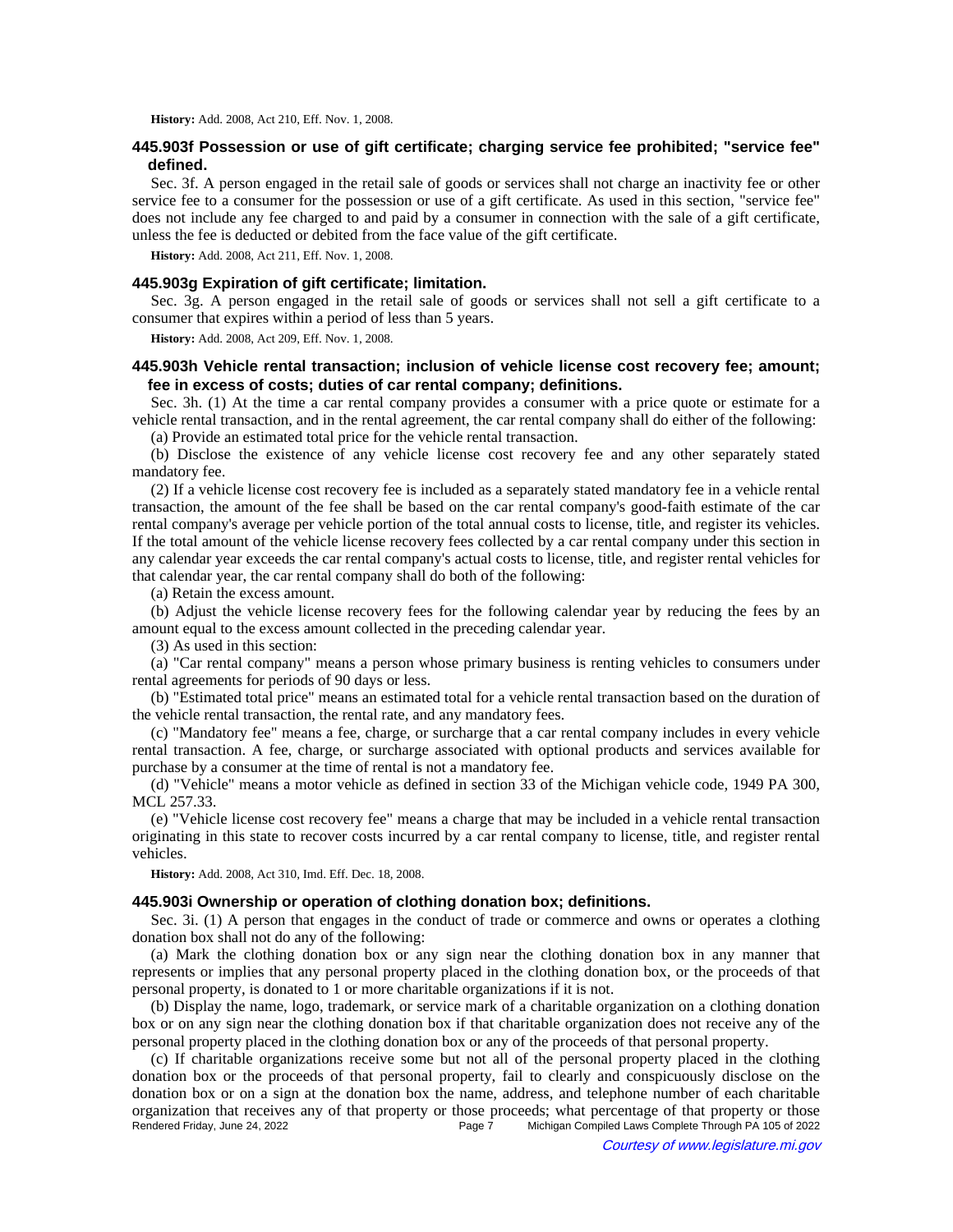proceeds that charitable organization receives; the name, address, and telephone number of any other person that receives any of that property or those proceeds; and what percentage of that property or those proceeds that person receives.

(2) As used in this section:

(a) "Charitable organization" means a benevolent, educational, philanthropic, humane, patriotic, religious, or eleemosynary organization of persons organized for any lawful purpose or purposes not involving pecuniary profit or gain for its officers or members.

(b) "Clothing donation box" means a receptacle in which a person may place clothing or other items of personal property he or she intends to donate to a charitable organization and that has a capacity of at least 27 cubic feet.

**History:** Add. 2010, Act 195, Imd. Eff. Oct. 5, 2010.

## **445.903k Providing, offering, or receiving compensation for providing or offering of veterans' benefit service; advertising or promoting event regarding veterans' pension or medical benefits; limitations; definitions.**

Sec. 3k. (1) A person that is engaged in trade or commerce shall not engage in any of the following acts or practices:

(a) Providing, or offering to provide, a veterans' benefit service to a veteran or family member of a veteran unless the person is any of the following:

(*i*) Employed by a government agency that is authorized to provide the veterans' benefit service.

(*ii*) An accredited individual under the federal laws and regulations applicable to the administration of veterans' benefits.

(*iii*) An employee or authorized representative of a recognized veterans' services organization.

(b) Receiving compensation for providing or offering to provide a veterans' benefit service to a veteran or family member of a veteran unless all of the following are met:

(*i*) The person is permitted to receive compensation for providing or offering to provide that service to the veteran or family member under the federal laws and regulations applicable to the administration of veterans' benefits.

(*ii*) Before providing or offering to provide that service, the person discloses all of the following to the veteran or family member:

(A) That the person is not affiliated with a government agency or recognized veterans' services organization.

(B) If applicable, that the veterans' benefit service is available free of charge from a government agency or recognized veterans' services organization.

(C) That the veteran may qualify for benefits other than or in addition to the benefits the veteran or family member may obtain if the person is engaged to provide the veterans' benefit service.

(D) That receipt of a certain level of veterans' benefits is not guaranteed if the person is engaged to provide the veterans' benefit service.

(c) Using financial or other personal information gathered for insurance or other purposes in providing or offering to provide a veterans' benefit service, unless the requirements of this section are met.

(d) Receiving compensation for referring a veteran or a family member of a veteran to an individual who is accredited by the United States Department of Veterans Affairs.

(e) Representing, either directly or by implication, either orally or in writing, that the receipt of a certain level of veterans' benefits is guaranteed.

(2) A person engaged in trade or commerce shall not advertise or promote any event, presentation, seminar, workshop, or other public gathering regarding veterans' pension or medical benefits or entitlements that does not include the following disclosure: "This event is not sponsored by, or affiliated with, the United States Department of Veterans Affairs, the Michigan Department of Military and Veterans Affairs, the Michigan Veterans Affairs Agency, or any other congressionally chartered or recognized organization of honorably discharged members of the Armed Forces of the United States or any of their auxiliaries. Products or services that may be discussed at this event are not necessarily endorsed by those organizations. You may qualify for benefits other than or in addition to the benefits discussed at this event.".

(3) All of the following apply to the disclosure required under subsection (2):

(a) The disclosure must be in the same type size and font as the term "veteran" or any variation of that term as used in the event advertisement or promotional materials.

(b) The disclosure must be disseminated, both orally and in writing, at the beginning of any event, presentation, seminar, workshop, or other public gathering regarding veterans' benefits or entitlements.

(c) The disclosure does not apply if the United States Department of Veterans Affairs, the department of Rendered Friday, June 24, 2022 Page 8 Michigan Compiled Laws Complete Through PA 105 of 2022 Courtesy of www.legislature.mi.gov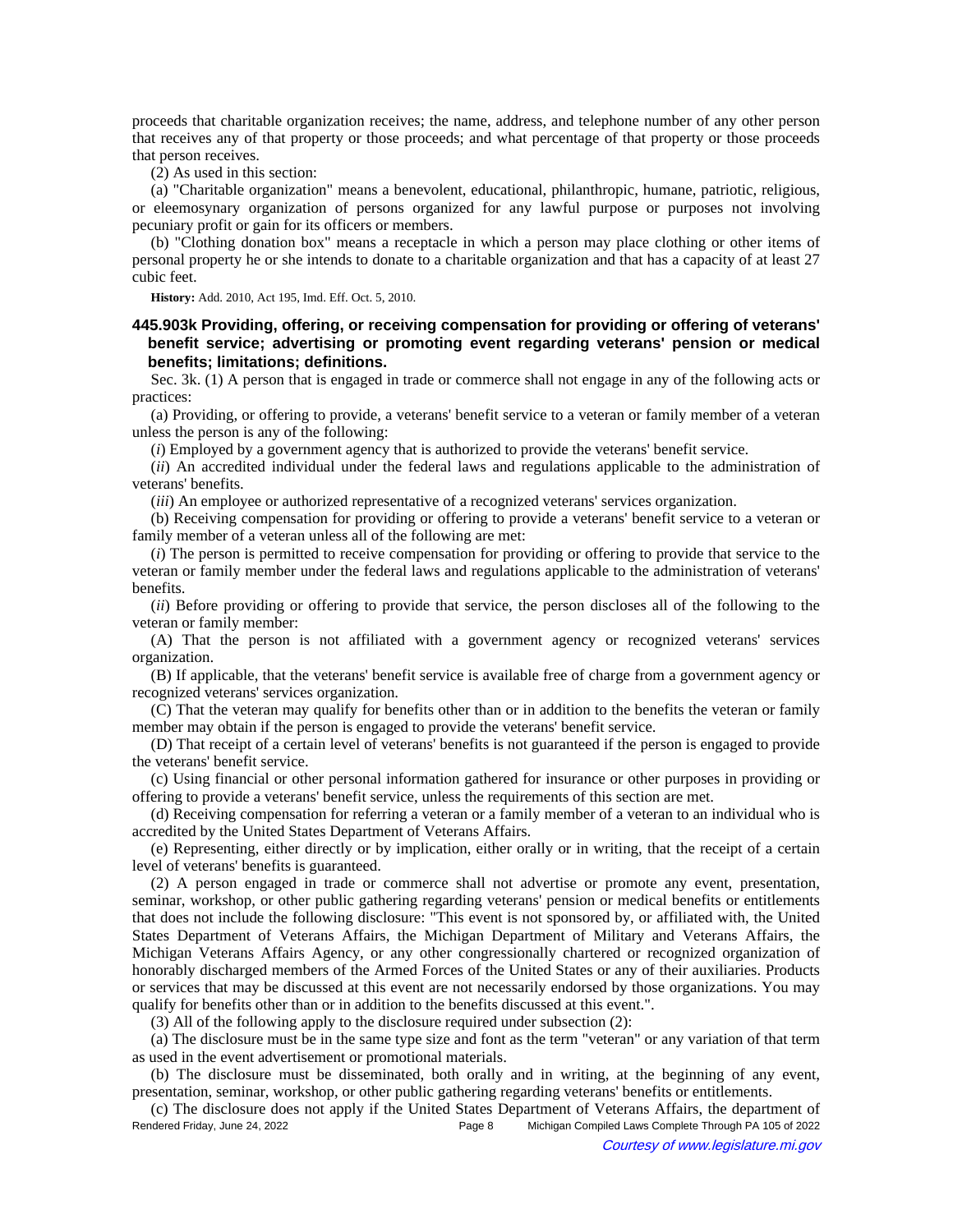military and veterans affairs, the Michigan veterans affairs agency, or any other congressionally chartered or recognized organization of honorably discharged members of the Armed Forces of the United States or any of their auxiliaries have granted written permission to the advertiser or promoter for the use of its name, symbol, or insignia to advertise or promote events, presentations, seminars, workshops, or other public gatherings described in this subsection. The disclosure also does not apply if the event, presentation, seminar, workshop, or gathering is part of an accredited continuing legal education course.

(4) This section does not apply to officers, employees, or volunteers of this state, of any county, city, or other political subdivision of this state, or of a federal agency of the United States, who are acting in their official capacity.

(5) As used in this section:

(a) "Compensation" means money, property, or anything else of value, including, but not limited to, exclusive arrangements or agreements for the provision of services or the purchase of products.

(b) "Recognized veterans' services organization" means a veterans' services organization that is recognized under the federal laws and regulations applicable to the administration of veterans' benefits.

(c) "Veterans' benefit service" means any of the following:

(*i*) The preparation, presentation, or prosecution of a claim affecting an individual who has filed or has expressed an intention to file an application for veteran, dependent, or survivor pension or medical benefits under laws administered by the United States Department of Veterans Affairs or the department of military and veterans affairs pertaining to veterans, dependents, and survivors.

(*ii*) Advice or representation concerning the preparation, presentation, or prosecution of a claim described in subparagraph (*i*).

**History:** Add. 2018, Act 211, Eff. Sept. 24, 2018.

## **445.903l Third-party delivery service; prohibition on use of likeness, trademark, or other property of restaurant; written agreement; definitions.**

Sec. 3*l.* (1) A third-party delivery service shall not use a likeness, trademark, or other intellectual property belonging to a restaurant without obtaining written consent from the restaurant to use the likeness, trademark, or other intellectual property. Written consent under this subsection must be reflected in a valid agreement.

(2) To enter into a valid agreement under this section, the third-party delivery service must be registered to do business in this state.

(3) An agreement under this section must not require the restaurant to indemnify the third-party delivery service, an independent contractor acting on behalf of the third-party delivery service, or a registered agent of the third-party delivery service for damages or harm that may occur after a product leaves the restaurant's place of business. A provision of an agreement that is contrary to this section is void and unenforceable. This subsection applies only to an agreement that takes effect or is extended, renewed, or modified after the effective date of the amendatory act that added this section.

(4) As used in this section:

(a) "Agreement" means a written contractual agreement between a restaurant and a third-party delivery service.

(b) "Business entity" means a corporation, association, partnership, limited liability company, limited liability partnership, or other legal entity.

(c) "Customer" means a person that places an order for a restaurant's product through a marketplace.

(d) "Likeness" means an identifiable symbol attributed and easily identified as belonging to a specific restaurant.

(e) "Marketplace" means a third-party delivery service's proprietary online communication platform where customers can view and search the menus of restaurants or place an order for restaurants' products, or both, via the third-party delivery service's website or mobile application for delivery by the third-party delivery service to the customer.

(f) "Restaurant" means a food service establishment defined and licensed under the food law, 2000 PA 92, MCL 289.1101 to 289.8111.

(g) "Third-party delivery service" means a business entity, other than a restaurant, that provides limited delivery services to customers.

**History:** Add. 2020, Act 296, Eff. April 1, 2021.

*\*\*\*\*\* 445.903m.added THIS ADDED SECTION IS EFFECTIVE MARCH 30, 2022; THIS ADDED SECTION IS AMENDED EFFECTIVE MARCH 30, 2022: See 445.903m.amended \*\*\*\*\** 

#### **445.903m.added Online state services by unaffiliated third party; requirements.**

| Rendered Friday, June 24, 2022 |  |  |  |  |
|--------------------------------|--|--|--|--|
|--------------------------------|--|--|--|--|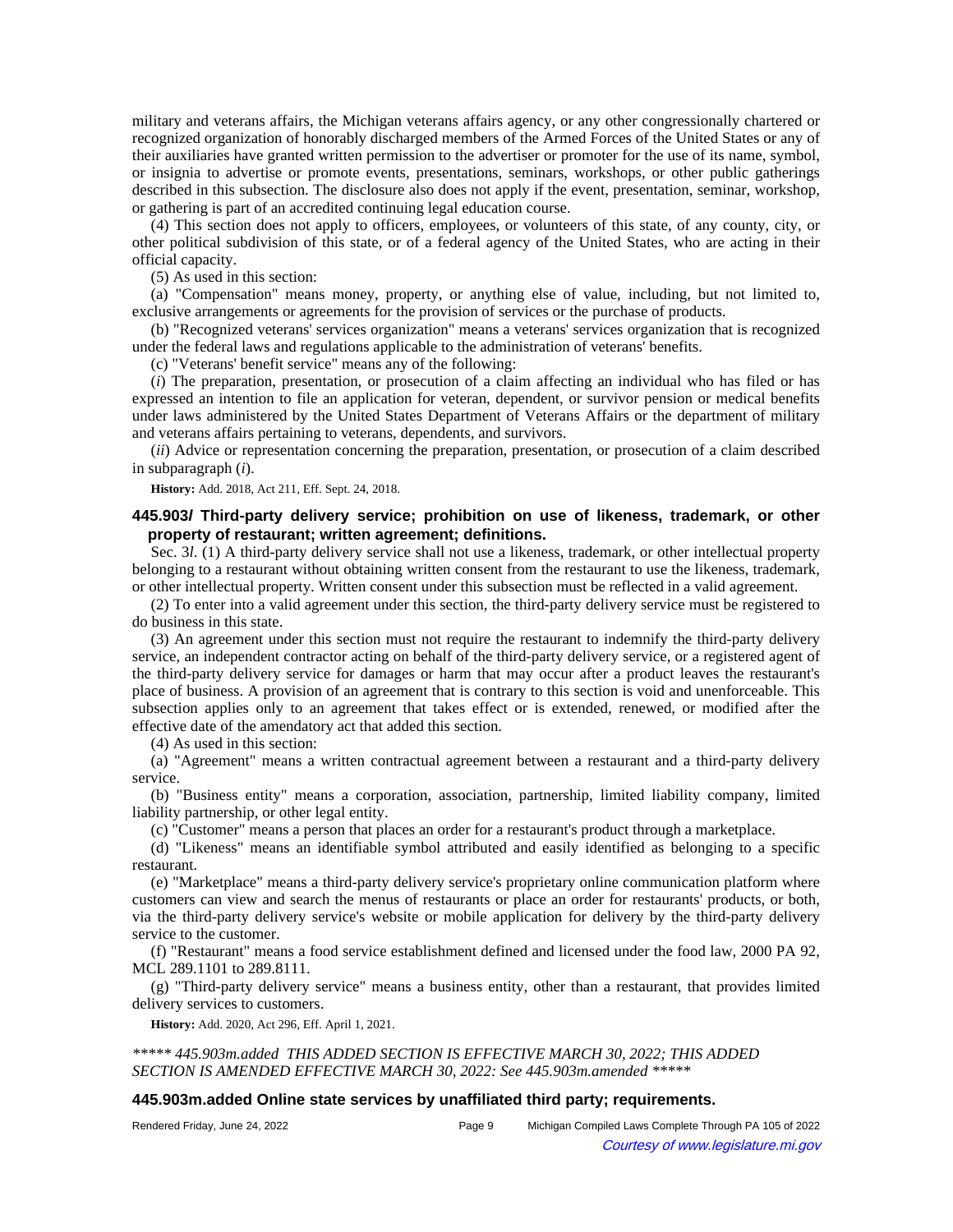Sec. 3m. (1) If a third party offers online services that are performed by an agency, department, or division of this state and the third party is not affiliated or under contract to perform the online services for an agency, department, or division of this state, the third party must do all of the following:

(a) Have a conspicuous notification on its website stating that it is not an agency, department, or division of this state.

(b) Have a conspicuous notification on its website stating that its services are not endorsed or approved by an agency, department, or division of this state.

(c) Have a conspicuous notification on its website stating that it is not affiliated or under contract to perform online services for an agency, department, or division of this state.

(d) Provide a link on its website to the website of the agency, department, or division of this state on which a person may utilize the online service.

(e) Before a transaction for an online service is completed, ensure that a conspicuous notification of any fee it will charge for the online service occurs.

(2) Failure to comply with the requirements in subsection (1) is a violation of this section.

(3) As used in this section:

(a) "Conspicuous notification" means, at a minimum, for a notification that is on a website, a notification that is on the opening page of that website, is in a type size that is the same or larger than the largest type size on that website, and is in boldface, capital letters.

(b) "Online services" does not include the sharing of public information that is otherwise accessible and does not require consumers to provide payment or personal information to access it.

(c) "Third party" means a person that is not an agency, department, or division of this state.

**History:** Add. 2021, Act 46, Eff. Mar. 30, 2022.

### *\*\*\*\*\* 445.903m.amended THIS AMENDED SECTION IS EFFECTIVE MARCH 30, 2022 \*\*\*\*\**

### **445.903m.amended Online state services by unaffiliated third party; requirements.**

Sec. 3m. (1) If a third party charges customers a fee or requires customers to disclose personal information for online services that are similar to online services performed by a governmental agency in this state and the third party is not affiliated with that governmental agency or under contract with that governmental agency to provide those online services, the third party shall do all of the following:

(a) Have a conspicuous notification on the website offering those online services stating that the third party is not a governmental agency of this state.

(b) Have a conspicuous notification on the website offering those online services stating that the third party's services are not endorsed or approved by a governmental agency of this state.

(c) Have a conspicuous notification on the website offering those online services stating that the third party is not affiliated with a governmental agency of this state or under contract with a governmental agency of this state to provide those online services.

(d) Provide a link on the website offering those online services to the website of the governmental agency of this state on which a person may utilize the governmental agency's online service.

(e) Before a transaction for an online service is completed, ensure that a conspicuous notification of any fee it will charge for the online service occurs.

(2) A person that is not part of or associated with a governmental entity shall not do any of the following:

(a) Simulate a summons, complaint, jury notice, or other court, judicial, or administrative process of any kind.

(b) Represent, imply, or otherwise engage in an action that may reasonably cause confusion that the person using or employing the action is a part of or associated with a governmental entity.

(c) Represent, imply, or otherwise reasonably cause confusion that goods, services, an advertisement, or an offer was disseminated by or has been approved, authorized, or endorsed, in whole or in part, by a governmental entity, when such is not true.

(d) Use or employ language, symbols, logos, representations, statements, titles, names, seals, emblems, insignia, trade or brand names, business or control tracking numbers, website or email addresses, or any other term, symbol, or other content that represents or implies or otherwise reasonably causes confusion that goods, services, an advertisement, or an offer is from a governmental entity, when such is not true.

(3) As used in this section:

(a) "Conspicuous notification" means, at a minimum, for a notification that is on a website, a notification that is on the opening page of that website, is in a type size that is the same or larger than the largest type size on that website, and is in boldface, capital letters.

(b) "Governmental agency" means this state or a political subdivision of this state.

Rendered Friday, June 24, 2022 Page 10 Michigan Compiled Laws Complete Through PA 105 of 2022 Courtesy of www.legislature.mi.gov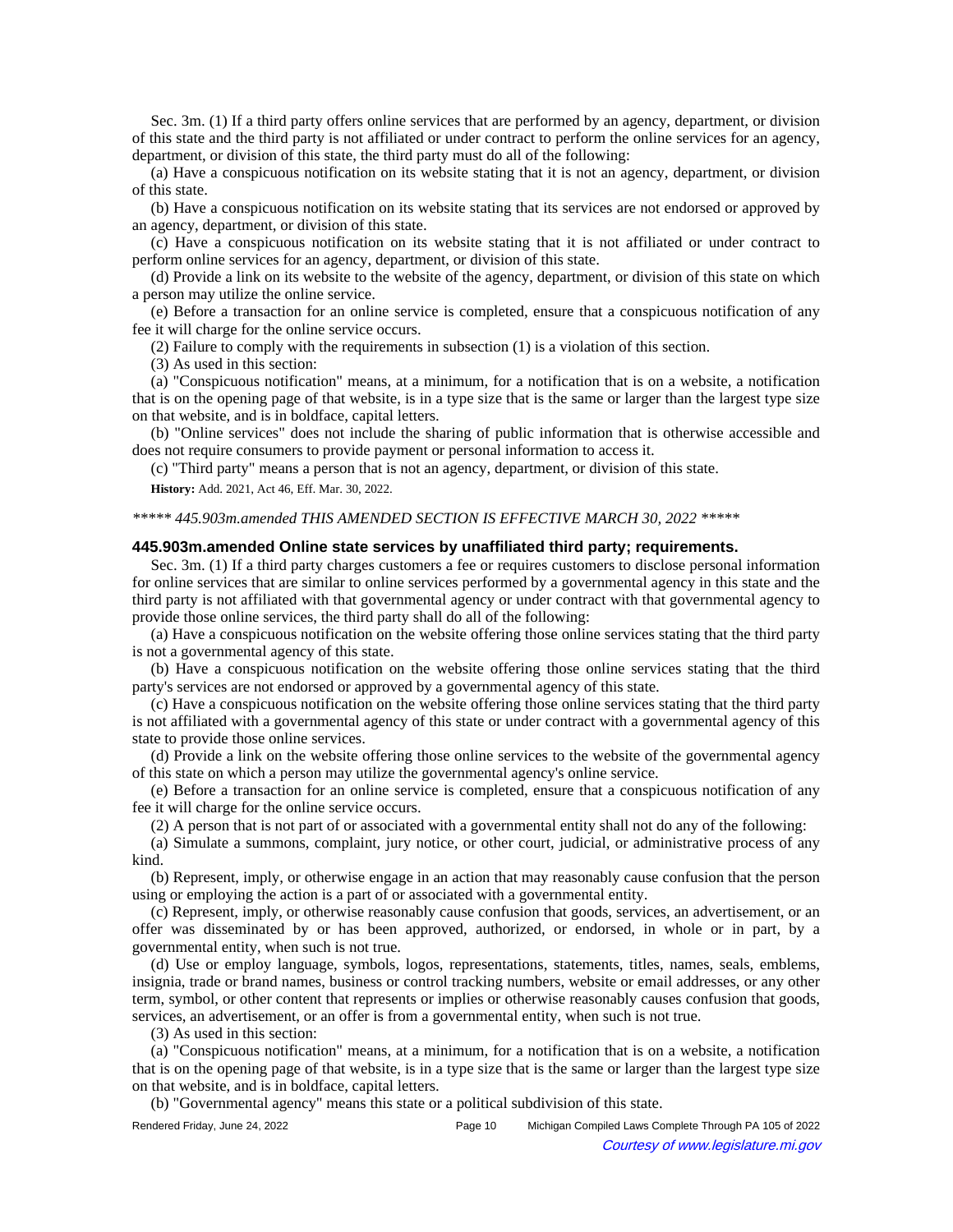(c) "Online services performed by a governmental agency in this state" means any service that a governmental agency in this state offers to members of the public on a website, including processes for booking appointments, completing or filing forms, downloading documents, and making payments.

(d) "Third party" means a person that is not an agency, department, or division of this state.

History: Add. 2021, Act 46, Eff. Mar. 30, 2022;-- Am. 2022, Act 22, Eff. Mar. 30, 2022.

### **445.904 Exemptions; burden of proof.**

Sec. 4. (1) This act does not apply to either of the following:

(a) A transaction or conduct specifically authorized under laws administered by a regulatory board or officer acting under statutory authority of this state or the United States.

(b) An act done by the publisher, owner, agent, or employee of a newspaper, periodical, directory, radio or television station, or other communications medium in the publication or dissemination of an advertisement unless the publisher, owner, agent, or employee knows or, under the circumstances, reasonably should know of the false, misleading, or deceptive character of the advertisement or has a direct financial interest in the sale or distribution of the advertised goods, property, or service.

(2) Except for the purposes of an action filed by a person under section 11, this act does not apply to or create a cause of action for an unfair, unconscionable, or deceptive method, act, or practice that is made unlawful by any of the following:

(a) The banking code of 1999, 1999 PA 276, MCL 487.11101 to 487.15105.

(b) 1939 PA 3, MCL 460.1 to 460.11.

(c) The motor carrier act, 1933 PA 254, MCL 475.1 to 479.43.

(d) The savings bank act, 1996 PA 354, MCL 487.3101 to 487.3804.

(e) The credit union act, 2003 PA 215, MCL 490.101 to 490.601.

(3) This act does not apply to or create a cause of action for an unfair, unconscionable, or deceptive method, act, or practice that is made unlawful by chapter 20 of the insurance code of 1956, 1956 PA 218, MCL 500.2001 to 500.2093, if either of the following is met:

(a) The method, act, or practice occurred on or after March 28, 2001.

(b) The method, act, or practice occurred before March 28, 2001. However, this subdivision does not apply to or limit a cause of action filed with a court concerning a method, act, or practice if the cause of action was filed in a court of competent jurisdiction on or before June 5, 2014.

(4) The burden of proving an exemption from this act is upon the person claiming the exemption.

History: 1976, Act 331, Eff. Apr. 1, 1977;--Am. 1993, Act 10, Imd. Eff. Mar. 31, 1993;--Am. 2000, Act 432, Eff. Mar. 28, 2001;--Am. 2003, Act 216, Imd. Eff. Dec. 2, 2003;-- Am. 2014, Act 251, Eff. Mar. 31, 2015.

**Compiler's note:** Enacting section 1 of Act 251 of 2014 provides:

"Enacting section 1. This amendatory act is retroactive and is effective March 28, 2001."

Enacting section 2 of Act 251 of 2014 provides:

"Enacting section 2. This amendatory act is curative and intended to prevent any misinterpretation that this act applies to or creates a cause of action for an unfair, unconscionable, or deceptive method, act, or practice occurring before March 28, 2001 that is made unlawful by chapter 20 of the insurance code of 1956, 1956 PA 218, MCL 500.2001 to 500.2093, that may result from the decision of the Michigan supreme court in Converse v Auto Club Group Ins Co, No. 142917, October 26, 2012.

## **445.905 Action to restrain defendant by temporary or permanent injunction; venue; costs; civil penalty; notice to defendant; notice to attorney general; violation of injunction, order, decree, or judgment; civil fine; retention of jurisdiction, continuation of cause, and petition for recovery of civil fine.**

Sec. 5. (1) If the attorney general has probable cause to believe that a person has engaged, is engaging, or is about to engage in a method, act, or practice that is unlawful under section 3, and gives notice pursuant to this section, the attorney general may bring an action in accordance with principles of equity to restrain the defendant by temporary or permanent injunction from engaging in the method, act, or practice. The action may be brought in the circuit court of the county where the defendant is established or conducts business or, if the defendant is not established in this state, in the circuit court of Ingham County. The court may award costs to the prevailing party. Except as otherwise provided in this section, for persistent and knowing violation of section 3 the court may assess the defendant a civil fine of not more than \$25,000.00. For a violation of section 3(1)(kk), each performance or production is a separate violation. For a violation of section 3*l*, the court may assess the defendant a civil fine of not more than \$1,000.00 per violation. Each day a violation of section 3*l* occurs counts as a separate violation.

(2) Unless waived by the court on good cause shown not less than 10 days before the commencement of an action under this section, the attorney general shall notify the person of his or her intended action and give the person an opportunity to cease and desist from the alleged unlawful method, act, or practice or to confer with Rendered Friday, June 24, 2022 Page 11 Michigan Compiled Laws Complete Through PA 105 of 2022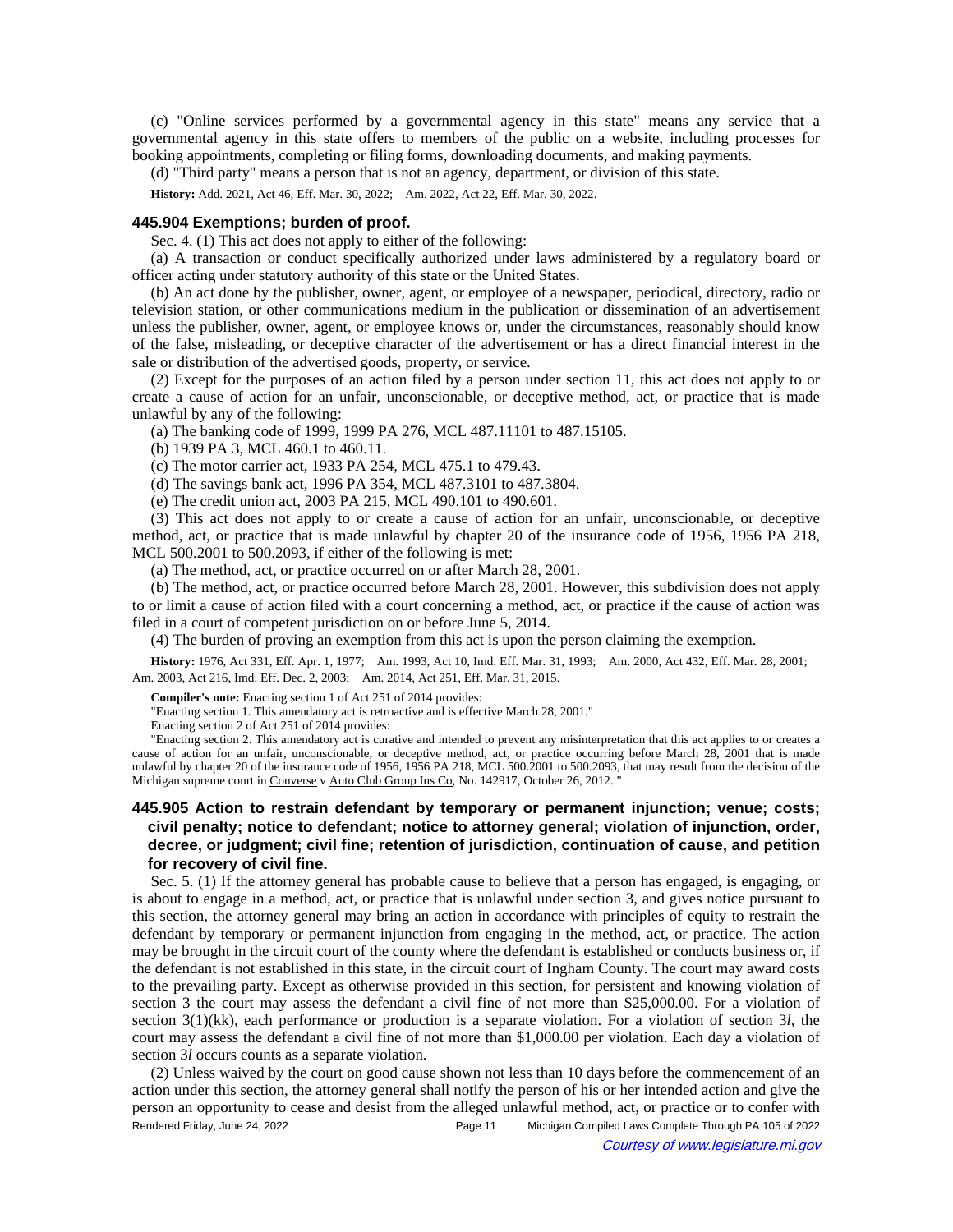the attorney general in person, by counsel, or by other representative as to the proposed action before the proposed filing date. The notice may be given to the person by mail, postage prepaid, to his or her usual place of business or, if the person does not have a usual place of business, to his or her last known address, or, if the person is a corporation, only to a resident agent who is designated to receive service of process or to an officer of the corporation.

(3) A prosecuting attorney or law enforcement officer receiving notice of an alleged violation of this act, or of a violation of an injunction, order, decree, or judgment issued in an action brought pursuant to this section, or of an assurance under this act, shall immediately forward written notice of the violation together with any information he or she may have to the office of the attorney general.

(4) A person who knowingly violates the terms of an injunction, order, decree, or judgment issued under this section shall forfeit and pay to the state a civil fine of not more than \$5,000.00 for each violation. For the purposes of this section, the court issuing an injunction, order, decree, or judgment shall retain jurisdiction, the cause shall be continued, and the attorney general may petition for recovery of a civil fine as provided by this section.

History: 1976, Act 331, Eff. Apr. 1, 1977;--Am. 2006, Act 508, Imd. Eff. Dec. 29, 2006;--Am. 2020, Act 296, Eff. April 1, 2021.

#### **445.906 Assurance of discontinuance of method, act, or practice.**

Sec. 6. (1) When the attorney general has authority to institute an action or proceeding pursuant to section 5, he may accept an assurance of discontinuance of a method, act, or practice which is alleged to be unlawful under section  $\overline{3}$  from the person who is alleged to have engaged, be engaging, or be about to engage in the method, act, or practice. The assurance shall not constitute an admission of guilt nor be introduced in any other proceeding. The assurance may include a stipulation for any or all of the following:

(a) The voluntary payment by the person for the costs of investigation.

(b) An amount to be held in escrow pending the outcome of an action.

(c) An amount for restitution to an aggrieved person.

(2) An assurance of discontinuance shall be in writing and may be filed with the circuit court of Ingham county. The clerk of the court shall maintain a record of the filings. Unless rescinded by the parties or voided by a court for good cause, the assurance may be enforced in the circuit court by the parties to the assurance. The assurance may be modified by the parties or by a court for good cause.

**History:** 1976, Act 331, Eff. Apr. 1, 1977.

#### **445.907 Subpoena; notice; confidentiality; penalty.**

Sec. 7. (1) Upon the ex parte application of the attorney general to the circuit court in the county where the defendant is established or conducts business or, if the defendant is not established in this state, in Ingham county, the circuit court, if it finds probable cause to believe a person has engaged, is engaging, or is about to engage in a method, act, or practice which is unlawful under this act, may, after an ex parte hearing, issue a subpoena compelling a person to appear before the attorney general and answer under oath questions relating to an alleged violation of this act. A person served with a subpoena may be accompanied by counsel when he appears before the attorney general. The subpoena may compel a person to produce the books, records, papers, documents, or things relating to an alleged violation of this act. During the examination of documentary material under the subpoena, the court may require a person having knowledge of the documentary material or the matters contained therein to attend and give testimony under oath or acknowledgment with respect to the documentary material.

(2) The subpoena shall include the notice of the time, place, and cause of the taking of testimony, the examination, or the attendance and shall allow not less than 10 days before the date of the taking of testimony or examination, unless for good cause shown the court shortens that period of time.

(3) Service of the notice shall be in the manner provided and subject to the provisions that apply to service of process upon a defendant in a civil action commenced in the circuit court.

(4) The notice shall:

(a) State the time and place for the taking of testimony or the examination and the name and address of the person to be examined. If the name is not known, the notice shall give a general description sufficient to identify the person or the particular class or group to which the person belongs.

(b) State a reference to this section and the general subject matter under investigation.

(c) Describe the documentary material to be produced with reasonable specificity so as to indicate fairly the material demanded.

(d) Prescribe a return date within which the documentary material shall be produced.

(e) Identify the members of the attorney general's staff to whom the documentary material shall be made available for inspection and copying.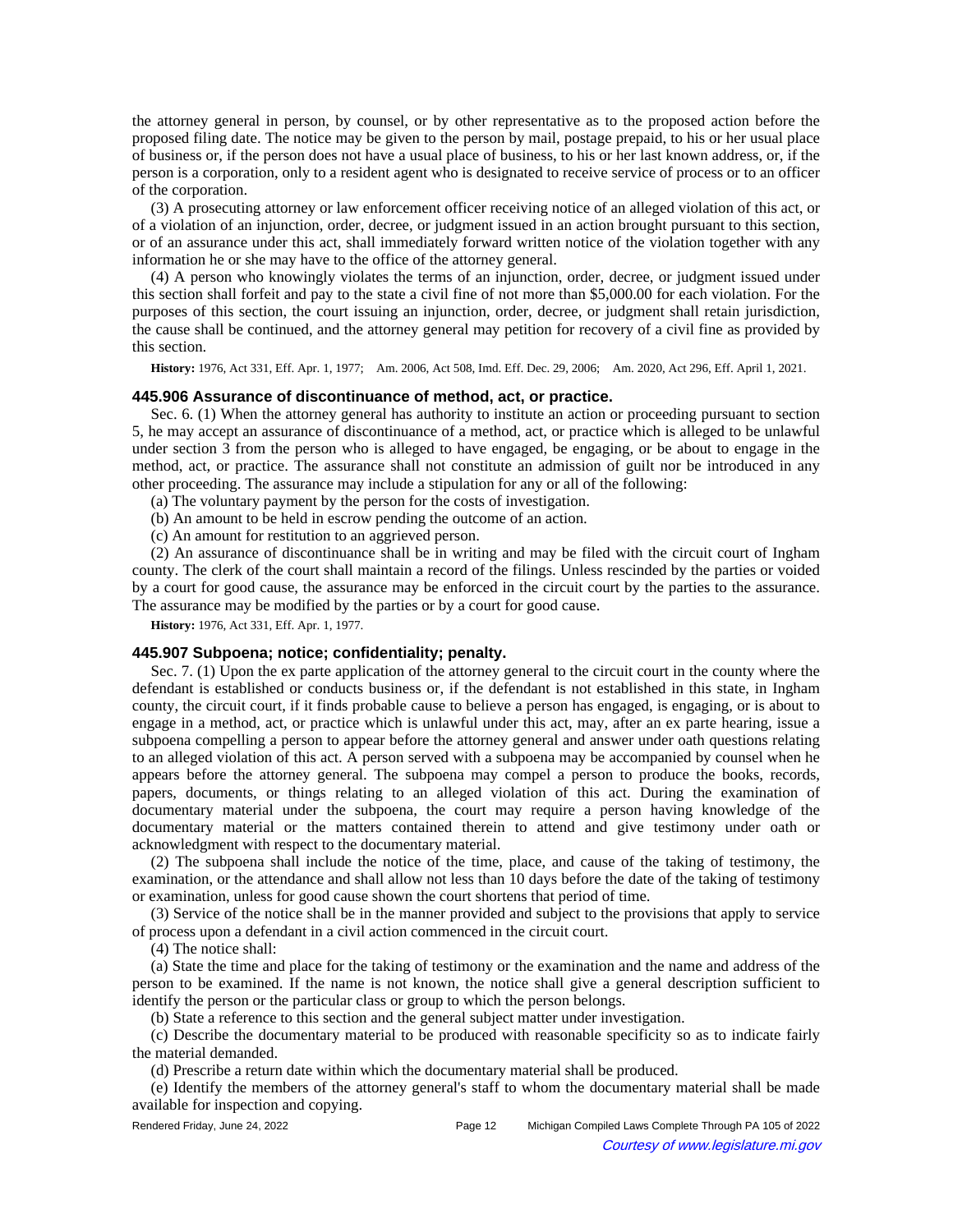(5) At any time before the date specified in the notice, upon motion for good cause shown, the court may extend the reporting date or modify or set aside the notice and subpoena.

(6) The documentary material or other information obtained by the attorney general pursuant to an investigation under this section shall be confidential records of the office of the attorney general and shall not be available for public inspection or copying or divulged to any person except as provided in this section. The attorney general may disclose documentary material or other information as follows:

(a) To other law enforcement officials.

(b) In connection with an enforcement action brought pursuant to this act.

(c) Upon order of the court, to a party in a private action brought pursuant to this act.

(7) A person who discloses information designated confidential by this section, except as permitted by subsection (6) or under court order, is guilty of a misdemeanor and may be fined not more than \$2,500.00, or imprisoned for not more than 1 year, or both.

**History:** 1976, Act 331, Eff. Apr. 1, 1977.

## **445.908 Compliance with notice; conduct requiring assessment of civil penalty; petition for order to enforce compliance; violation of final order; injunction.**

Sec. 8. (1) A person upon whom a notice is served pursuant to section 7 shall comply with the terms of the notice unless otherwise provided by the order of the circuit court.

(2) A person who does any of the following shall be assessed a civil penalty of not more than \$5,000.00.

(a) Knowingly without good cause fails to appear when served with a notice.

(b) Knowingly avoids, evades, or prevents compliance, in whole or in part, with an investigation, including the removal from any place, concealment, destruction, mutilation, alteration, or falsification of documentary material in the possession, custody, or control of a person subject to the notice.

(c) Knowingly conceals relevant information.

(3) The attorney general may file a petition in the circuit court of the county in which the person is established or conducts business or, if the person is not established in this state, in the circuit court of Ingham county for an order to enforce compliance with a subpoena or this section. A violation of a final order entered pursuant to this section shall be punished as civil contempt.

(4) Upon the petition of the attorney general, the circuit court may enjoin a person from doing business in this state if the person persistently and knowingly evades or prevents compliance with an injunction issued pursuant to this act.

**History:** 1976, Act 331, Eff. Apr. 1, 1977.

## **445.909 Publication, public inspection and copying, and distribution of rules, final judgments, assurance of discontinuance, and other matters; request; fee.**

Sec. 9. (1) The attorney general shall publish, make available for public inspection and copying during business hours, and distribute by subscription upon the request of any person:

(a) Rules promulgated under section 3 (2).

(b) Copies of final judgments rendered under this act provided to the attorney general by clerks of the courts pursuant to section 12 (1).

(c) Any other matter as required by Act No. 306 of the Public Acts of 1969, as amended.

(d) An assurance of discontinuance entered into pursuant to section 6.

(2) The attorney general may charge a reasonable fee to cover the expense of copying or distribution.

**History:** 1976, Act 331, Eff. Apr. 1, 1977.

#### **445.909a List of consumer complaints.**

Sec. 9a. After each calendar quarter, the attorney general shall by electronic mail provide to the better business bureau of western Michigan, inc., better business bureau of Michiana, inc., better business bureau of Detroit and eastern Michigan, inc., and better business bureau serving NW Ohio and SE Michigan, inc., a list of complaints made by consumers to the attorney general during that calendar quarter of violations of section  $3(1)(gg)$  in connection with a telephone solicitation. The list shall contain the name of each person against whom 1 or more complaints were made and the number of complaints against that person.

**History:** Add. 2002, Act 613, Imd. Eff. Dec. 20, 2002.

## **445.910 Class action by attorney general for actual damages; order; hearing; receiver; sequestration of assets; cost of notice; limitations.**

Sec. 10. (1) The attorney general may bring a class action on behalf of persons residing in or injured in this state for the actual damages caused by any of the following:

Rendered Friday, June 24, 2022 Page 13 Michigan Compiled Laws Complete Through PA 105 of 2022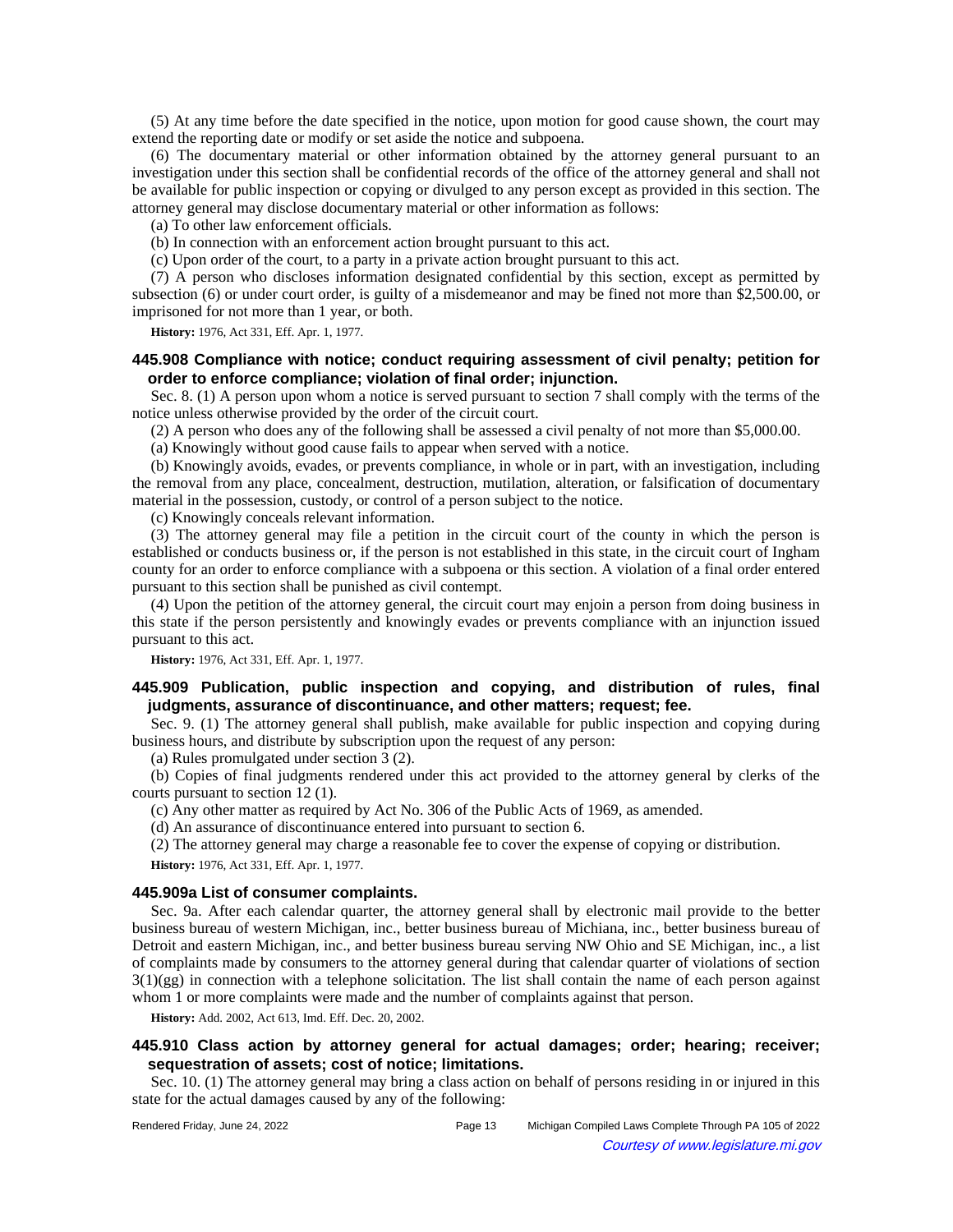(a) A method, act, or practice in trade or commerce defined as unlawful under section 3.

(b) A method, act, or practice in trade or commerce declared to be unlawful under section 3 (1) by a final judgment of the circuit court or an appellate court of this state which is either reported officially or made available for public dissemination pursuant to section 9 by the attorney general not less than 30 days before the method, act, or practice on which the action is based occurs.

(c) A method, act, or practice in trade or commerce declared by a circuit court of appeals or the supreme court of the United States to be an unfair or deceptive act or practice within the meaning of section  $5(a)(1)$  of the federal trade commission act,  $15 \text{ U.S.C. } 45(a)(1)$ , in a decision which affirms or directs the affirmance of a cease and desist order issued by the federal trade commission if the order is final within the meaning of section  $5(g)$  of the federal trade commission act, 15 U.S.C.  $45(g)$ , and which is officially reported not less than 30 days before the method, act, or practice on which the action is based occurs. For purposes of this subdivision, a method, act, or practice shall not be deemed to be unfair or deceptive within the meaning of section  $5(a)(1)$  of the federal trade commission act solely because the method, act, or practice is made unlawful by another federal statute that refers to or incorporates section  $5(a)(1)$  of the federal trade commission act.

(2) On motion of the attorney general and without bond in an action under this section the court may make an appropriate order: to reimburse persons who have suffered damages; to carry out a transaction in accordance with the aggrieved persons' reasonable expectations; to strike or limit the application of unconscionable clauses of contracts to avoid an unconscionable result; or to grant other appropriate relief. The court after a hearing may appoint a receiver or order sequestration of the defendant's assets if it appears to the satisfaction of the court that the defendant threatens or is about to remove, conceal, or dispose of his assets to the detriment of members of the class.

(3) If at any stage of the proceedings the court requires that notice be sent to the class, the attorney general may petition the court to require the defendant to bear the cost of the notice. In determining whether to impose the cost on the defendant or the state, the court shall consider the probability that the attorney general will succeed on the merits of the action.

(4) If the defendant shows by a preponderance of the evidence that a violation of this act resulted from a bona fide error notwithstanding the maintenance of procedures reasonably adapted to avoid the error, the amount of recovery shall be limited to actual damages.

(5) An action shall not be brought by the attorney general under this section more than 6 years after the occurrence of the method, act, or practice which is the subject of the action nor more than 1 year after the last payment in a transaction involving the method, act, or practice which is the subject of the action, whichever period of time ends on a later date.

**History:** 1976, Act 331, Eff. Apr. 1, 1977.

## **445.911 Action by person for declaratory judgment, injunction, or actual damages; class action by person for actual damages; order; hearing; receiver; sequestration of assets; cost of notice; limitations.**

Sec. 11. (1) Whether or not a person seeks damages or has an adequate remedy at law, a person may bring an action to do either or both of the following:

(a) Obtain a declaratory judgment that a method, act, or practice is unlawful under section 3.

(b) Enjoin in accordance with the principles of equity a person who is engaging or is about to engage in a method, act, or practice that is unlawful under section 3.

(2) Except in a class action or as otherwise provided in subsection (3), a person who suffers loss as a result of a violation of this act may bring an action to recover actual damages or \$250.00, whichever is greater, together with reasonable attorney fees.

(3) Except in a class action, a person who suffers a loss as a result of a violation of section 3*l* may bring an action to recover actual damages or \$5,000.00, whichever is greater, together with reasonable attorney fees. In an action brought under this subsection, the court may, in its discretion, award punitive damages.

(4) A person who suffers loss as a result of a violation of this act may bring a class action on behalf of persons residing or injured in this state for the actual damages caused by any of the following:

(a) A method, act, or practice in trade or commerce defined as unlawful under section 3.

(b) A method, act, or practice in trade or commerce declared to be unlawful under section 3(1) by a final judgment of the circuit court or an appellate court of this state that is either reported officially or made available for public dissemination pursuant to section 9 by the attorney general not less than 30 days before the method, act, or practice on which the action is based occurs.

(c) A method, act, or practice in trade or commerce declared by a circuit court of appeals or the United States Supreme Court to be an unfair or deceptive act or practice within the meaning of section  $5(a)(1)$  of the Rendered Friday, June 24, 2022 **Page 14** Michigan Compiled Laws Complete Through PA 105 of 2022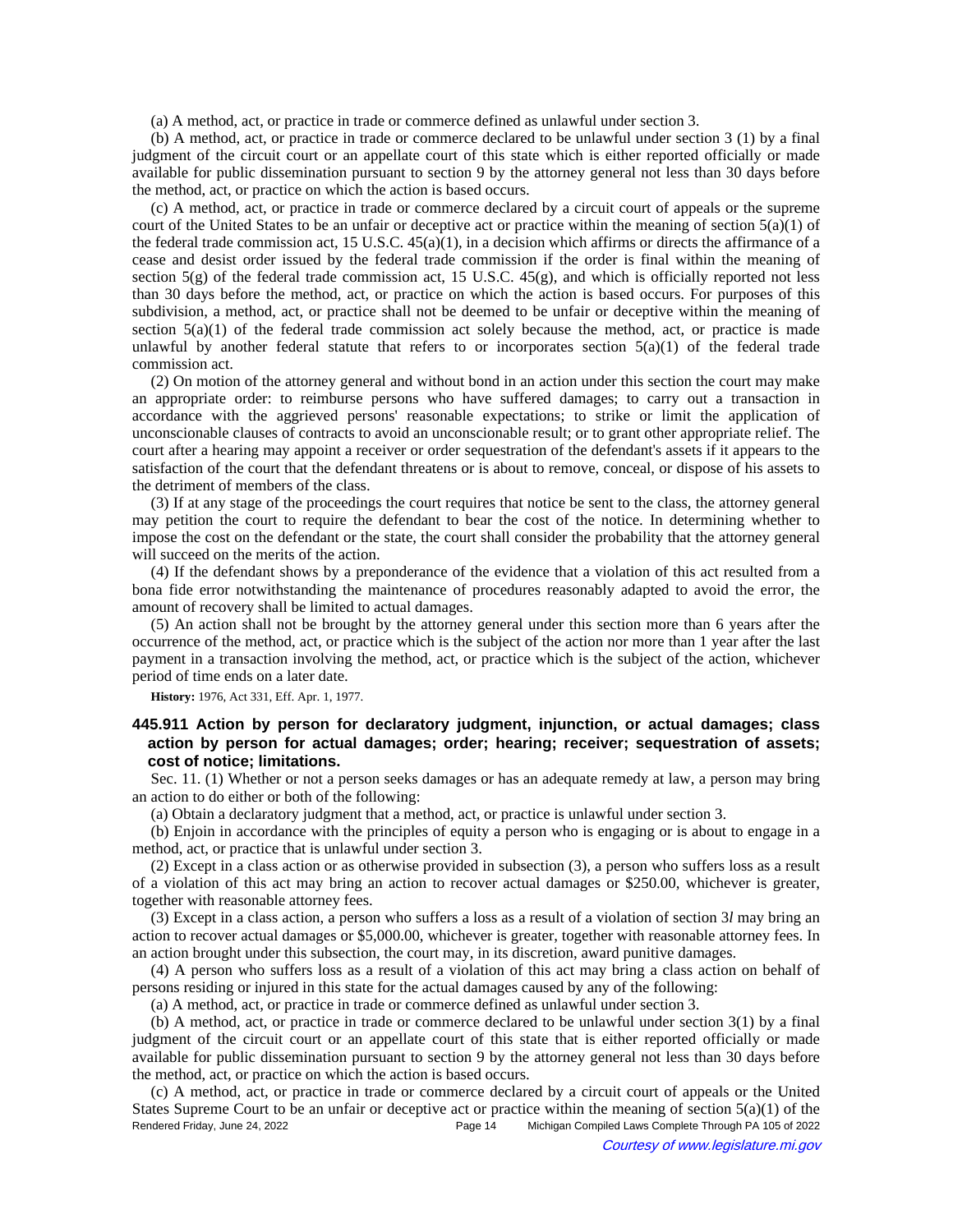federal trade commission act,  $15 \text{ USC } 45(a)(1)$ , in a decision that affirms or directs the affirmance of a cease and desist order issued by the Federal Trade Commission if the order is final within the meaning of section 5(g) of the federal trade commission act, 15 USC 45(g), and that is officially reported not less than 30 days before the method, act, or practice on which the action is based occurs. For purposes of this subdivision, a method, act, or practice is not unfair or deceptive within the meaning of section  $5(a)(1)$  of the federal trade commission act, 15 USC 45(a)(1), solely because the method, act, or practice is made unlawful by another federal statute that refers to or incorporates section  $5(a)(1)$  of the federal trade commission act, 15 USC  $45(a)(1)$ .

(5) On motion of a person and without bond in an action brought under subsection (4), the court may make an appropriate order to do 1 or more of the following:

- (a) Reimburse persons who have suffered damages.
- (b) Carry out a transaction in accordance with the aggrieved persons' reasonable expectations.

(c) Strike or limit the application of unconscionable clauses of contracts to avoid an unconscionable result.

(d) Grant other appropriate relief.

(6) In an action brought under subsection (4), the court after a hearing may appoint a receiver or order sequestration of the defendant's assets if it appears to the satisfaction of the court that the defendant threatens or is about to remove, conceal, or dispose of the defendant's assets to the detriment of members of the class.

(7) If at any stage of proceedings brought under subsection (4) the court requires that notice be sent to the class, a person may petition the court to require the defendant to bear the cost of notice. In determining whether to impose the cost on the defendant or the plaintiff, the court shall consider the probability that the person will succeed on the merits of the person's action.

(8) If the defendant shows by a preponderance of the evidence that a violation of this act resulted from a bona fide error notwithstanding the maintenance of procedures reasonably adapted to avoid the error, the amount of recovery is limited to actual damages.

(9) An action under this section must not be brought more than 6 years after the occurrence of the method, act, or practice that is the subject of the action or more than 1 year after the last payment in a transaction involving the method, act, or practice that is the subject of the action, whichever period of time ends at a later date. However, if a person commences an action against another person, the defendant may assert, as a defense or counterclaim, any claim under this act arising out of the transaction on which the action is brought.

**History:** 1976, Act 331, Eff. Apr. 1, 1977;—Am. 2020, Act 296, Eff. April 1, 2021.

## **445.912 Mailing copy of complaint, judgment, decree, or order to attorney general; violation of injunction as evidence.**

Sec. 12. (1) Upon commencement of an action brought pursuant to section 11 or section 15, the clerk of the court shall mail a copy of the complaint to the attorney general, and upon entry of a judgment or decree in the action, the clerk of the court shall mail a copy of the judgment, decree, or order to the attorney general.

(2) In a subsequent action by the attorney general brought pursuant to section 10 proof of a violation of a permanent injunction issued pursuant to section 5 is conclusive evidence that the defendant engaged in a method, act, or practice which is unlawful under this act.

**History:** 1976, Act 331, Eff. Apr. 1, 1977.

#### **445.913 Filing fees for commencing action or filing voluntary assurance.**

Sec. 13. When the attorney general or prosecuting attorney commences an action or files a voluntary assurance pursuant to this act, filing fees shall not be required to be paid.

**History:** 1976, Act 331, Eff. Apr. 1, 1977.

#### **445.914 Investigation by law enforcement officer.**

Sec. 14. A law enforcement officer in the state, if requested by the attorney general or a prosecuting attorney, shall aid and assist in an investigation of an alleged or actual violation of this act.

**History:** 1976, Act 331, Eff. Apr. 1, 1977.

## **445.915 Investigation and prosecution by prosecuting attorney.**

Sec. 15. A prosecuting attorney may conduct an investigation pursuant to this act and may institute and prosecute an action under this act in the same manner as the attorney general.

**History:** 1976, Act 331, Eff. Apr. 1, 1977.

# **445.916 Other causes of action not affected; inconsistent ordinance or regulation prohibited.**

Sec. 16. This act shall not affect any other cause of action which is available. A city, village, township, or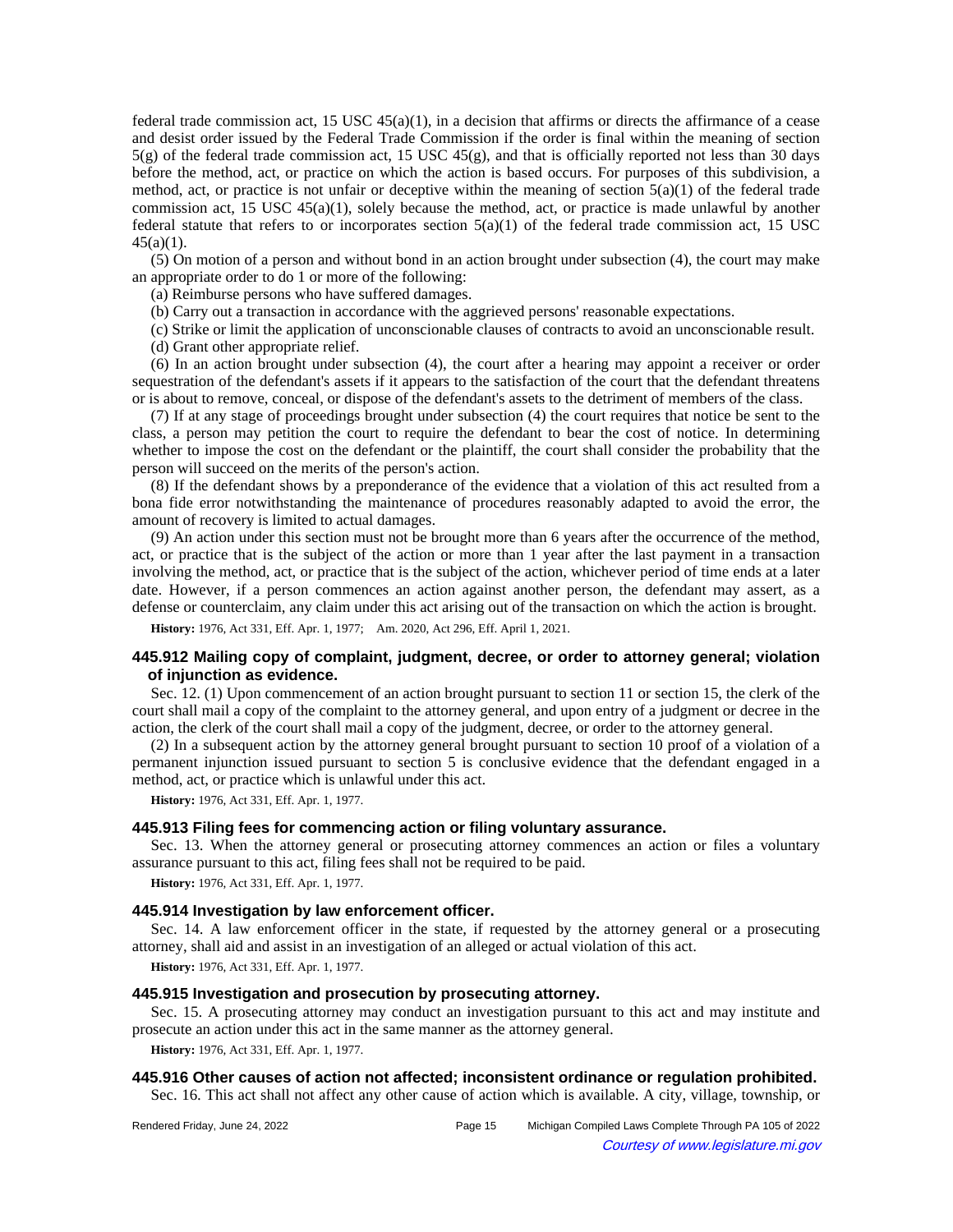county shall not enact an ordinance or other regulation inconsistent with this act or with a rule promulgated pursuant to this act.

**History:** 1976, Act 331, Eff. Apr. 1, 1977.

#### **445.917 Investigation of financial institutions; subpoena; report.**

Sec. 17. (1) The commissioner of the financial institutions bureau may investigate, in the manner set forth in section 7, a state or federally chartered bank, savings and loan association, or credit union, or a regulatory loan licensee which the commissioner believes has engaged, is engaging, or is about to engage in a method, act, or practice which is unlawful under this act.

(2) When the commissioner requires the use of the subpoena power provided in this act, an application shall be made to the attorney general, who shall proceed to procure a subpoena on behalf of the commissioner in accordance with section 7.

(3) Upon conclusion of an investigation, the commissioner shall provide a full report to the attorney general.

**History:** 1976, Act 331, Eff. Apr. 1, 1977.

#### **445.918 Investigation of public utilities; subpoena; report.**

Sec. 18. (1) The public service commission may investigate, in the manner set forth in section 7, a public utility subject to its jurisdiction pursuant to Act No. 3 of the Public Acts of 1939, as amended, being sections 460.1 to 460.8 of the Michigan Compiled Laws, the motor carrier act, Act No. 254 of the Public Acts of 1933, as amended, being sections 475.1 to 479.20 of the Michigan Compiled Laws, and the Michigan telecommunication act, Act No. 179 of the Public Acts of 1991, being sections 484.2101 to 484.2605 of the Michigan Compiled Laws, which the commission believes has engaged, is engaging, or is about to engage in a method, act, or practice which is unlawful under this act.

(2) When the commission requires the use of the subpoena power provided in this act, an application shall be made to the attorney general who shall procure a subpoena on behalf of the commission in accordance with section 7.

(3) Upon conclusion of an investigation, the commission shall provide a full report to the attorney general.

History: 1976, Act 331, Eff. Apr. 1, 1977;-- Am. 1993, Act 10, Imd. Eff. Mar. 31, 1993.

#### **445.919 Investigation of certain persons by cemetery commission; subpoena; report.**

Sec. 19. (1) The cemetery commission may investigate, in the manner set forth in section 7, a person subject to Act No. 251 of the Public Acts of 1968, as amended, being sections 456.521 to 456.543 of the Michigan Compiled Laws, who the commission believes has engaged, is engaging, or is about to engage in a method, act, or practice which is unlawful under this act.

(2) When the commission requires the use of the subpoena power provided in this act, an application shall be made to the attorney general, who shall proceed to procure a subpoena on behalf of the commission in accordance with section 7.

(3) Upon conclusion of an investigation, the commission shall provide a full report to the attorney general. **History:** 1976, Act 331, Eff. Apr. 1, 1977.

## **445.920 Investigation of certain persons by director of department of energy, labor, and economic growth; subpoena; report.**

Sec. 20. (1) The director of the department of energy, labor, and economic growth may investigate, in the manner set forth in section 7, a person subject to the uniform securities act, 1964 PA 265, MCL 451.501 to 451.818; the uniform securities act (2002), 2008 PA 551, MCL 451.2101 to 451.2703; the business corporation act, 1972 PA 284, MCL 450.1101 to 450.2098; or the franchise investment law, 1974 PA 269, MCL 445.1501 to 445.1546, who the director believes has engaged, is engaging, or is about to engage in a method, act, or practice which is unlawful under this act.

(2) When the director requires the use of the subpoena power provided in this act, an application shall be made to the attorney general, who shall proceed to procure a subpoena on behalf of the director in accordance with section 7.

(3) Upon conclusion of an investigation, the director shall provide a full report to the attorney general.

History: 1976, Act 331, Eff. Apr. 1, 1977;-- Am. 2009, Act 92, Imd. Eff. Sept. 24, 2009.

#### **445.921 Investigation of certain persons by commissioner of insurance; subpoena; report.**

Sec. 21. (1) The commissioner of insurance may investigate, in the manner set forth in section 7, a person subject to Act No. 218 of the Public Acts of 1956, as amended, being sections 500.100 to 500.8302 of the